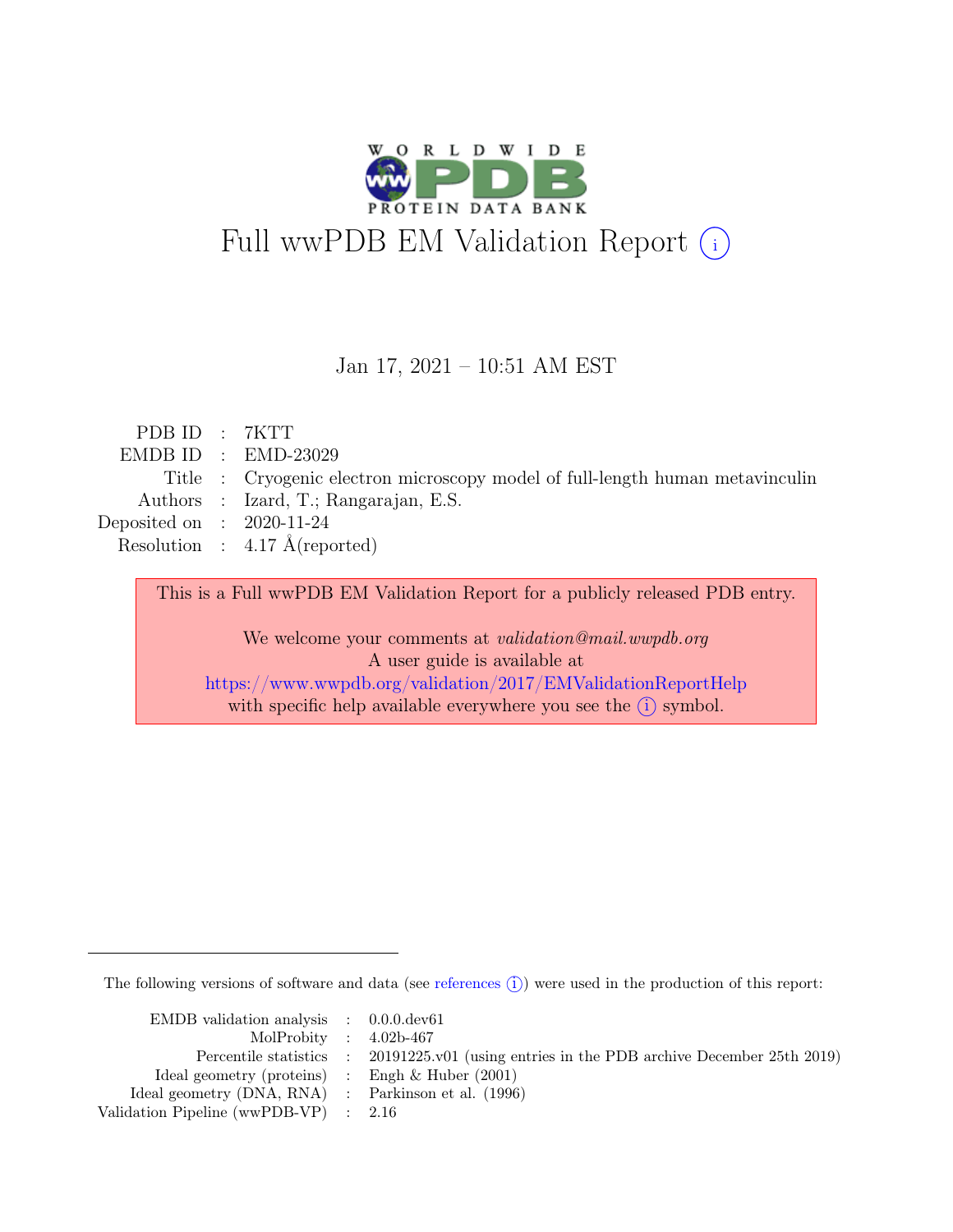## 1 Overall quality at a glance  $(i)$

The following experimental techniques were used to determine the structure: ELECTRON MICROSCOPY

The reported resolution of this entry is 4.17 Å.

Percentile scores (ranging between 0-100) for global validation metrics of the entry are shown in the following graphic. The table shows the number of entries on which the scores are based.



| Metric.               | Whole archive<br>$(\#Entries)$ | <b>EM</b> structures<br>$(\#Entries)$ |
|-----------------------|--------------------------------|---------------------------------------|
| Clashscore            | 158937                         | 4297                                  |
| Ramachandran outliers | 154571                         | 4023                                  |
| Sidechain outliers    | 154315                         | 3826                                  |

The table below summarises the geometric issues observed across the polymeric chains and their fit to the map. The red, orange, yellow and green segments of the bar indicate the fraction of residues that contain outliers for  $\geq$ =3, 2, 1 and 0 types of geometric quality criteria respectively. A grey segment represents the fraction of residues that are not modelled. The numeric value for each fraction is indicated below the corresponding segment, with a dot representing fractions  $\epsilon = 5\%$ The upper red bar (where present) indicates the fraction of residues that have poor fit to the EM map (all-atom inclusion  $\langle 40\% \rangle$ ). The numeric value is given above the bar.

| Mol | ${\rm Chain}$ | Length $\vert$ | Quality of chain |     |     |
|-----|---------------|----------------|------------------|-----|-----|
|     |               |                |                  |     |     |
|     |               | 142            | 61%              | 26% | 13% |

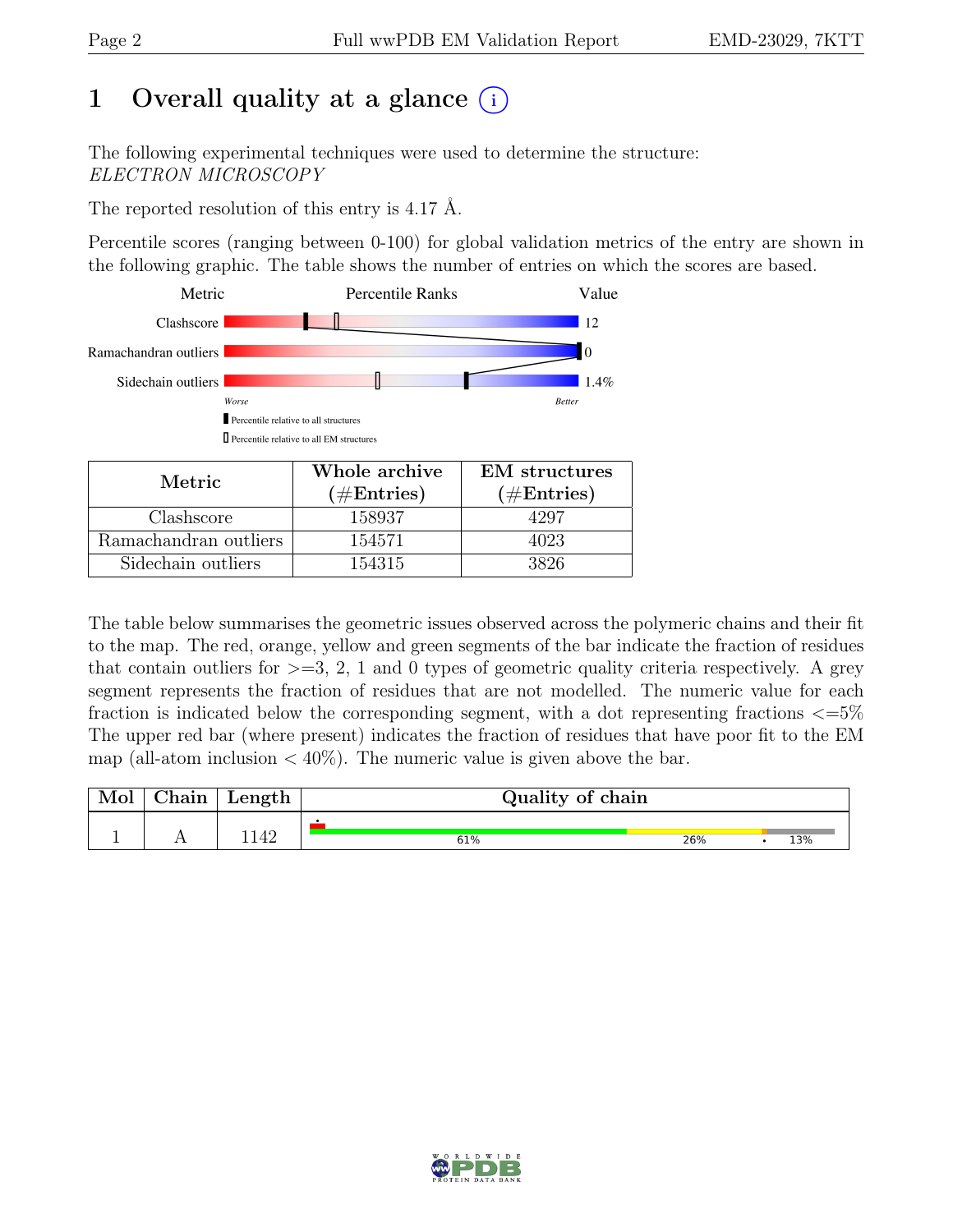## 2 Entry composition (i)

There is only 1 type of molecule in this entry. The entry contains 7568 atoms, of which 0 are hydrogens and 0 are deuteriums.

In the tables below, the AltConf column contains the number of residues with at least one atom in alternate conformation and the Trace column contains the number of residues modelled with at most 2 atoms.

• Molecule 1 is a protein called metavinculin.

| Mol | Chain   Residues |                        | $\rm{Atoms}$ |      | AltConf | Trace |
|-----|------------------|------------------------|--------------|------|---------|-------|
|     | 994              | $\text{Total}$<br>7568 | 4666 1372    | 1487 |         |       |

There are 8 discrepancies between the modelled and reference sequences:

| Chain | Residue | Modelled   | Actual | Comment        | Reference         |
|-------|---------|------------|--------|----------------|-------------------|
| А     | 1135    | <b>HIS</b> |        | expression tag | <b>UNP P18206</b> |
| А     | 1136    | <b>HIS</b> |        | expression tag | <b>UNP P18206</b> |
| А     | 1137    | <b>HIS</b> |        | expression tag | <b>UNP P18206</b> |
| А     | 1138    | <b>HIS</b> |        | expression tag | <b>UNP P18206</b> |
| А     | 1139    | <b>HIS</b> |        | expression tag | <b>UNP P18206</b> |
| А     | 1140    | <b>HIS</b> |        | expression tag | <b>UNP P18206</b> |
| А     | 1141    | <b>HIS</b> |        | expression tag | <b>UNP P18206</b> |
| А     | 1142    | <b>HIS</b> |        | expression tag | <b>UNP P18206</b> |

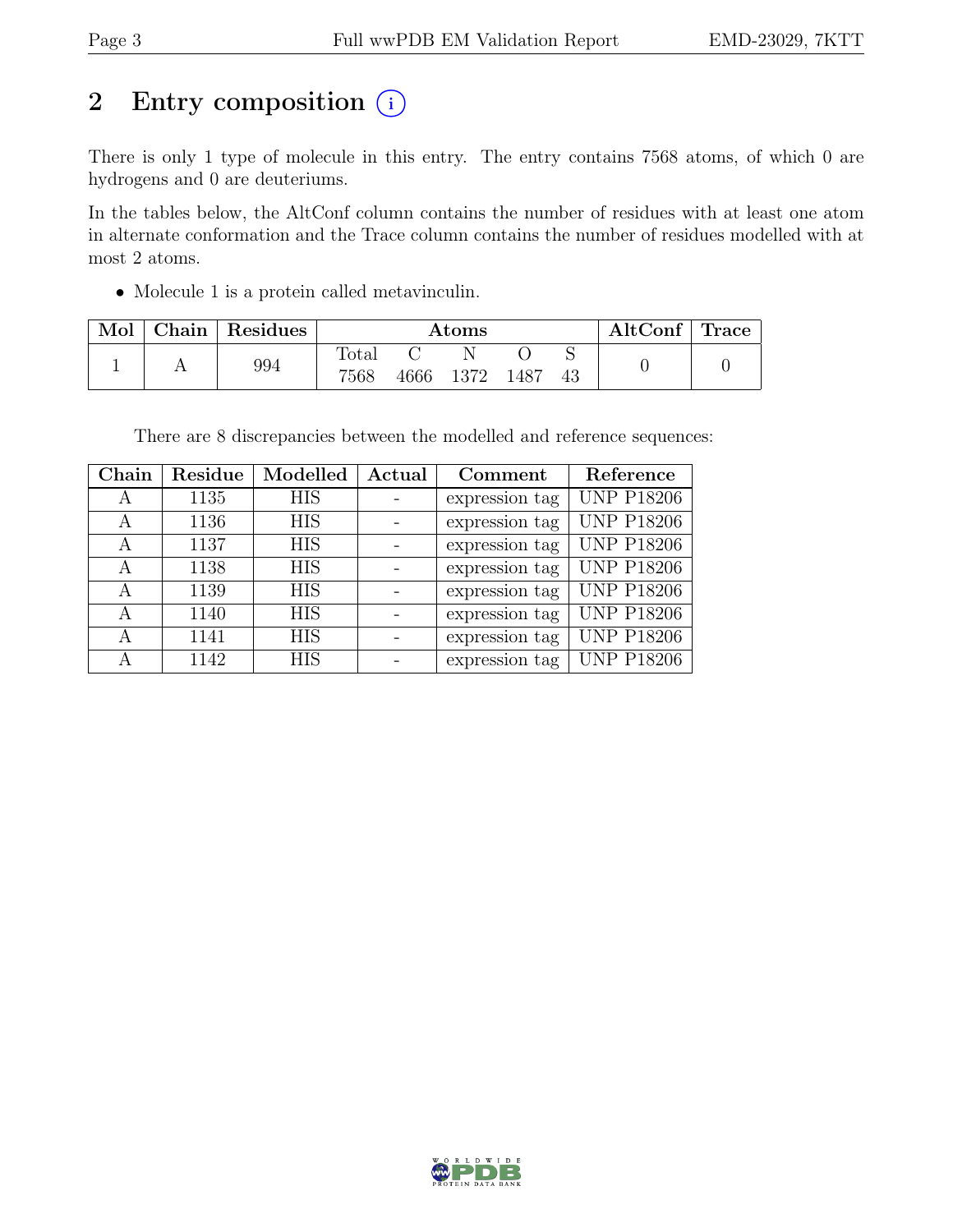## <span id="page-3-0"></span>3 Residue-property plots  $(i)$

These plots are drawn for all protein, RNA, DNA and oligosaccharide chains in the entry. The first graphic for a chain summarises the proportions of the various outlier classes displayed in the second graphic. The second graphic shows the sequence view annotated by issues in geometry and atom inclusion in map density. Residues are color-coded according to the number of geometric quality criteria for which they contain at least one outlier: green  $= 0$ , yellow  $= 1$ , orange  $= 2$ and red = 3 or more. A red diamond above a residue indicates a poor fit to the EM map for this residue (all-atom inclusion  $\langle 40\% \rangle$ ). Stretches of 2 or more consecutive residues without any outlier are shown as a green connector. Residues present in the sample, but not in the model, are shown in grey.

• Molecule 1: metavinculin



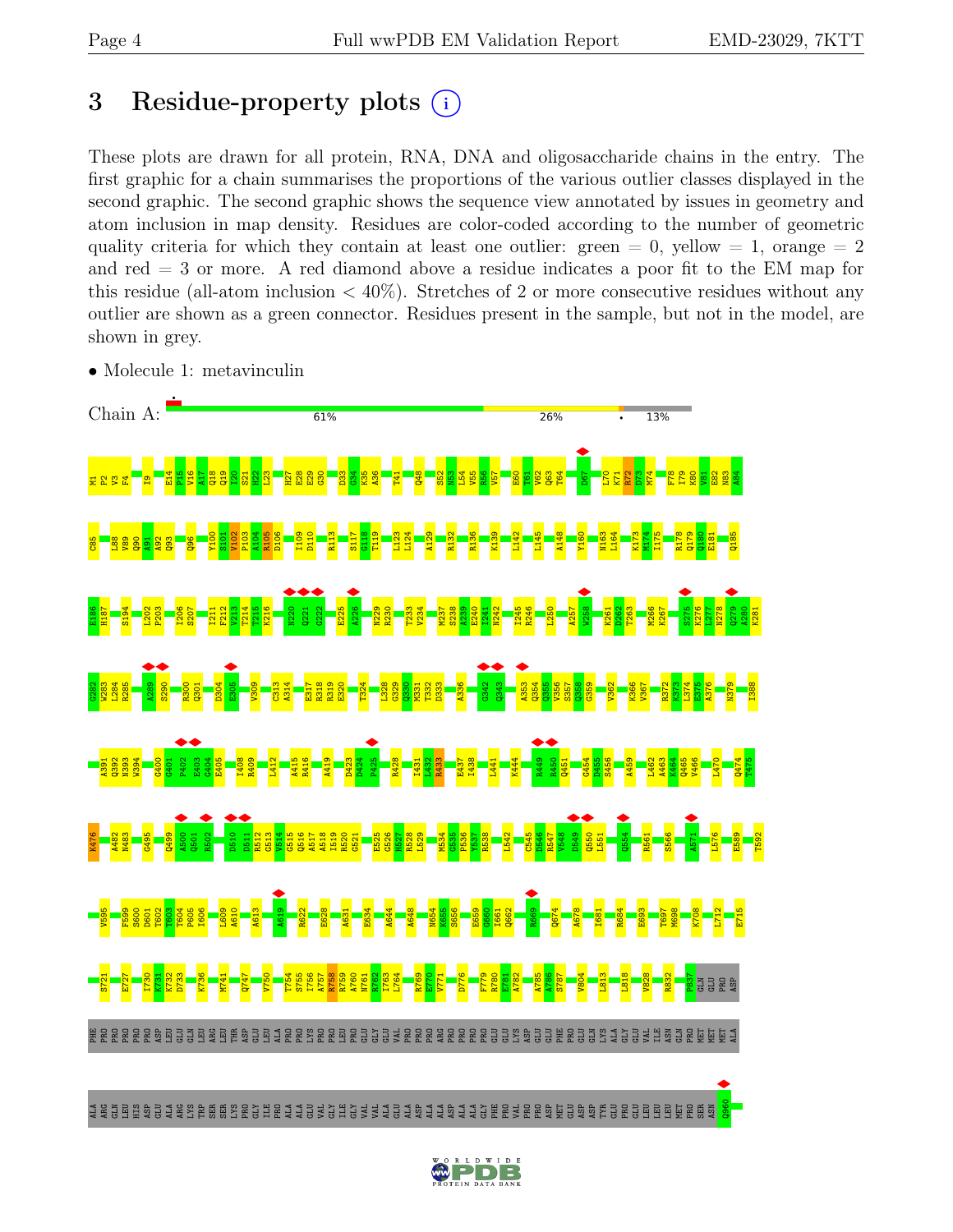

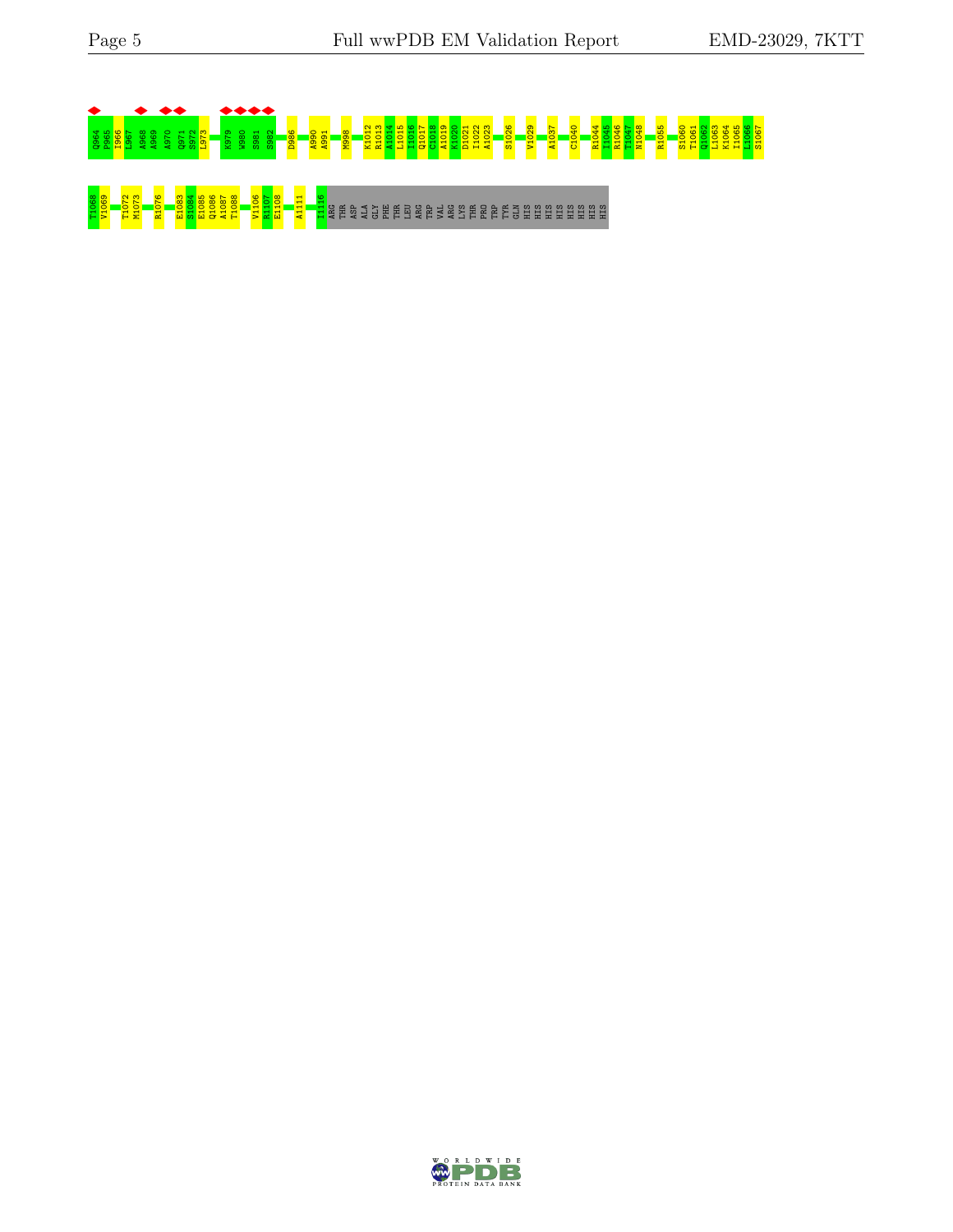# 4 Experimental information  $\bigcirc$

| Property                                  | Value                        | Source    |
|-------------------------------------------|------------------------------|-----------|
| EM reconstruction method                  | <b>SINGLE PARTICLE</b>       | Depositor |
| Imposed symmetry                          | POINT, C1                    | Depositor |
| Number of particles used                  | 1303504                      | Depositor |
| Resolution determination method           | FSC 0.143 CUT-OFF            | Depositor |
| $\overline{\text{CTF}}$ correction method | PHASE FLIPPING AND AMPLITUDE | Depositor |
|                                           | <b>CORRECTION</b>            |           |
| Microscope                                | FEI TITAN KRIOS              | Depositor |
| Voltage (kV)                              | 300                          | Depositor |
| Electron dose $(e^-/\text{\AA}^2)$        | 67.92                        | Depositor |
| Minimum defocus (nm)                      | 1400                         | Depositor |
| Maximum defocus (nm)                      | 1400                         | Depositor |
| Magnification                             | 105000                       | Depositor |
| Image detector                            | GATAN K3 $(6k \times 4k)$    | Depositor |
| Maximum map value                         | 0.817                        | Depositor |
| Minimum map value                         | $-0.391$                     | Depositor |
| Average map value                         | $-0.001$                     | Depositor |
| Map value standard deviation              | 0.030                        | Depositor |
| Recommended contour level                 | 0.12                         | Depositor |
| Map size $(A)$                            | 211.2, 211.2, 211.2          | wwPDB     |
| Map dimensions                            | $\overline{256, 256, 256}$   | wwPDB     |
| Map angles $(°)$                          | 90.0, 90.0, 90.0             | wwPDB     |
| Pixel spacing $(A)$                       | 0.825, 0.825, 0.825          | Depositor |

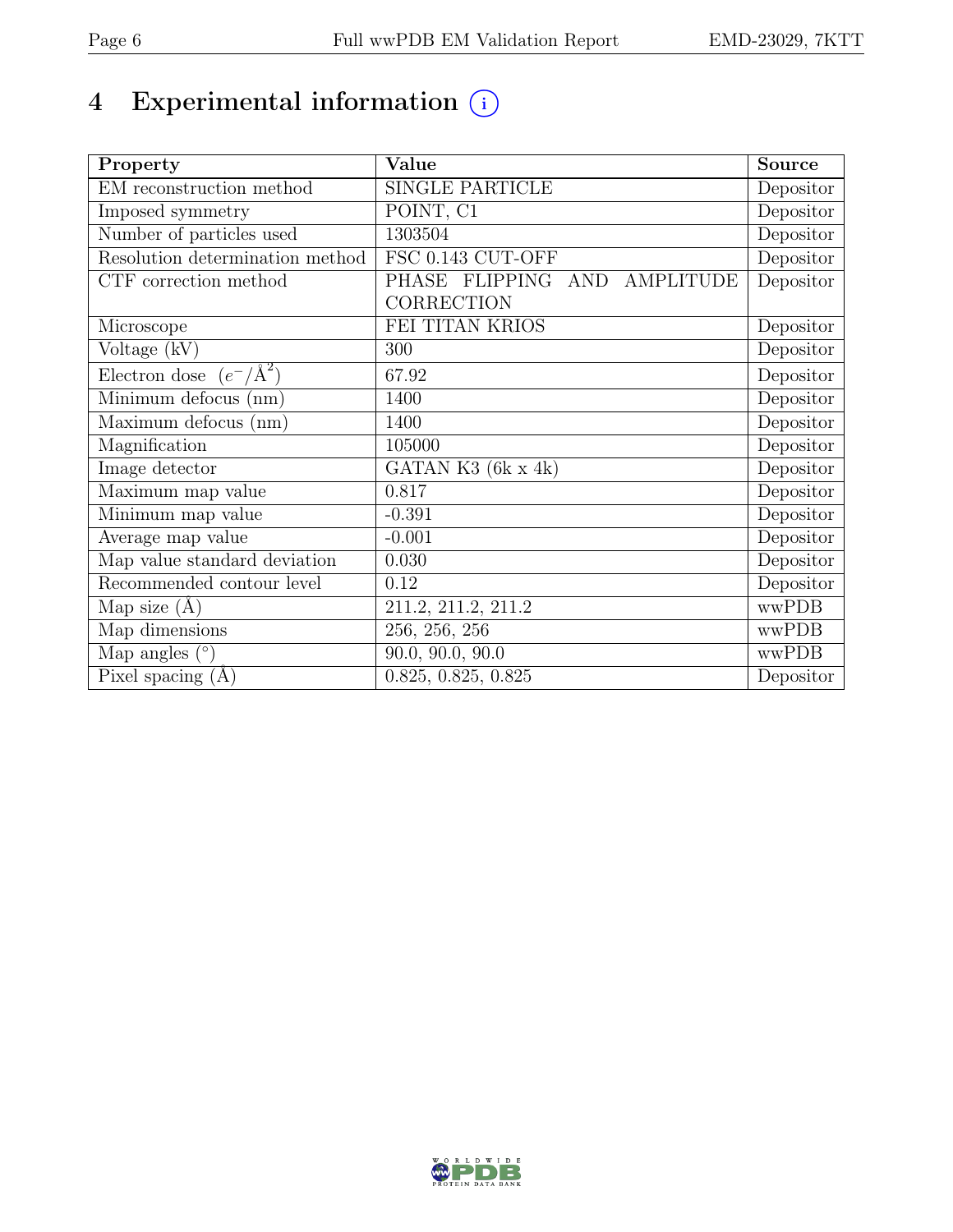## 5 Model quality  $(i)$

## 5.1 Standard geometry  $(i)$

The Z score for a bond length (or angle) is the number of standard deviations the observed value is removed from the expected value. A bond length (or angle) with  $|Z| > 5$  is considered an outlier worth inspection. RMSZ is the root-mean-square of all Z scores of the bond lengths (or angles).

|  | Mol Chain |      | Bond lengths                      | Bond angles |         |
|--|-----------|------|-----------------------------------|-------------|---------|
|  |           |      | RMSZ $ #Z  > 5$   RMSZ $ #Z  > 5$ |             |         |
|  |           | 0.35 | 0/7645                            | 0.57        | 0/10314 |

There are no bond length outliers.

There are no bond angle outliers.

There are no chirality outliers.

There are no planarity outliers.

## 5.2 Too-close contacts  $(i)$

In the following table, the Non-H and H(model) columns list the number of non-hydrogen atoms and hydrogen atoms in the chain respectively. The H(added) column lists the number of hydrogen atoms added and optimized by MolProbity. The Clashes column lists the number of clashes within the asymmetric unit, whereas Symm-Clashes lists symmetry-related clashes.

| Mol |      |     |     | Chain   Non-H   H(model)   H(added)   Clashes   Symm-Clashes |
|-----|------|-----|-----|--------------------------------------------------------------|
|     | 7568 | ÐС  | 190 |                                                              |
|     | 7568 | -55 | 190 |                                                              |

The all-atom clashscore is defined as the number of clashes found per 1000 atoms (including hydrogen atoms). The all-atom clashscore for this structure is 12.

All (190) close contacts within the same asymmetric unit are listed below, sorted by their clash magnitude.

| Atom-1            | Atom-2           | Interatomic<br>distance $(\AA)$ | Clash<br>overlap<br>$(\AA)$ |
|-------------------|------------------|---------------------------------|-----------------------------|
| 1: A:318: ARG: HE | 1:A:520:ARG:HH22 | 1.39                            | 0.67                        |
| 1:A:733:ASP:OD2   | 1:A:759:ARG:NH2  | 2.29                            | 0.65                        |
| 1: A:28: GLU:HG2  | 1:A:1013:ARG:HD3 | 1.78                            | 0.64                        |
| 1:A:328:LEU:HD21  | 1:A:359:GLY:HA3  | 1.79                            | 0.64                        |
| 1: A:29: GLU: HA  | 1:A:33:ASP:HB2   | 1.78                            | ) 64                        |

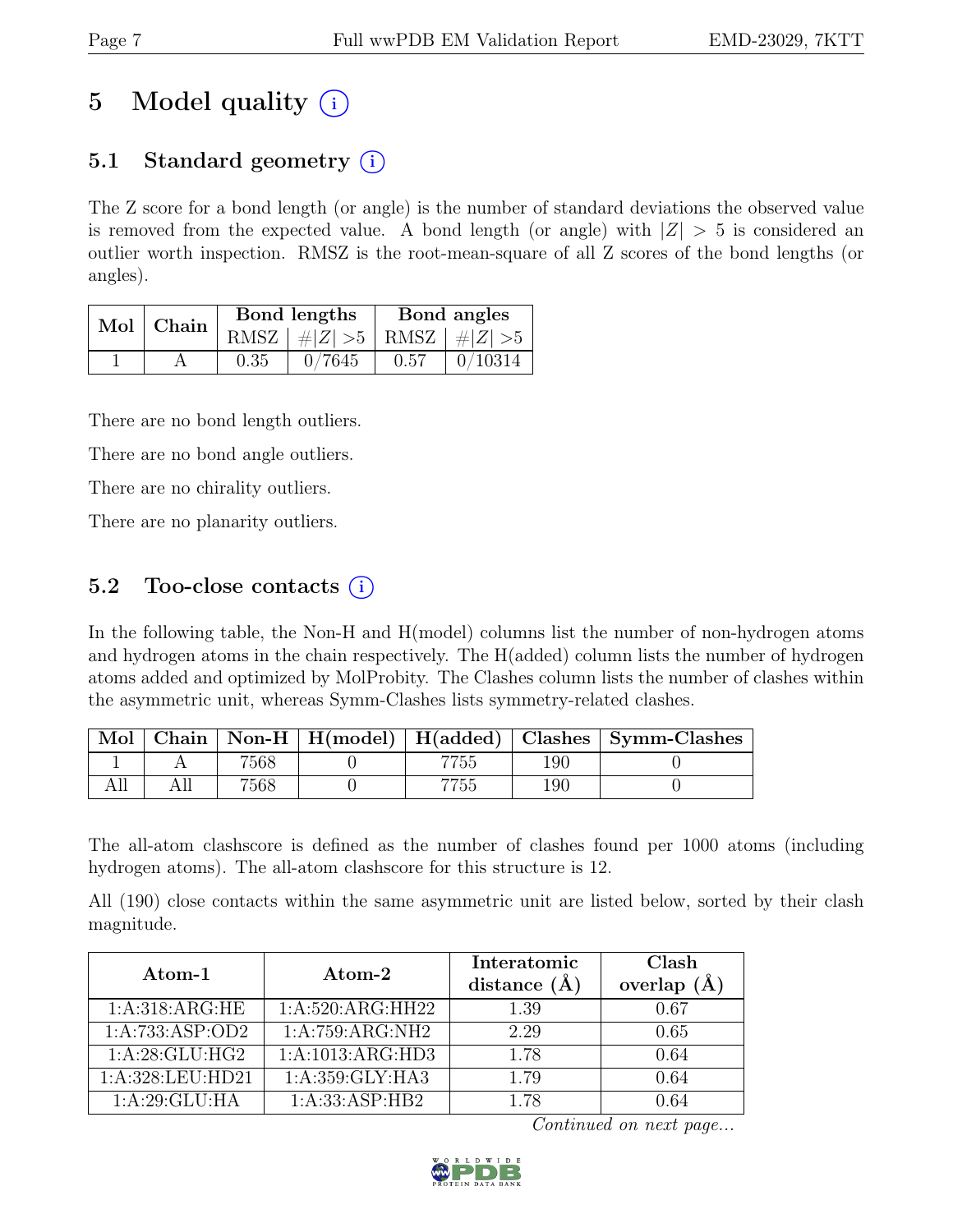| Continuation provides page |                                     | Interatomic       | Clash           |
|----------------------------|-------------------------------------|-------------------|-----------------|
| Atom-1                     | Atom-2                              | distance $(\AA)$  | overlap $(\AA)$ |
| 1:A:394:TRP:HB3            | 1:A:408:ILE:HD13                    | 1.79              | 0.64            |
| 1:A:145:LEU:O              | 1:A:230:ARG:NH2                     | 2.33              | 0.62            |
| 1:A:388:ILE:HD13           | 1: A:474: GLN: HG3                  | 1.83              | 0.61            |
| 1:A:804:VAL:HG12           | 1:A:813:LEU:HG                      | 1.82              | 0.60            |
| 1:A:318:ARG:HH12           | 1:A:513:GLY:HA3                     | 1.64              | 0.60            |
| 1:A:238:SER:O              | 1:A:242:ASN:ND2                     | 2.34              | 0.60            |
| 1:A:483:ASN:HA             | 1:A:512:ARG:HH12                    | 1.67              | 0.59            |
| 1:A:423:ASP:OD1            | 1:A:428:ARG:NH2                     | 2.36              | 0.59            |
| 1:A:561:ARG:NH1            | 1:A:566:SER:OG                      | $\overline{2.35}$ | 0.59            |
| 1:A:102:VAL:HG23           | 1:A:103:PRO:HD3                     | 1.85              | 0.58            |
| 1:A:463:ALA:HA             | 1:A:466:VAL:HG22                    | 1.85              | 0.58            |
| 1:A:1085:GLU:HA            | 1:A:1088:THR:HG22                   | 1.85              | 0.58            |
| 1:A:72:ARG:NH2             | 1: A:392: GLN:O                     | 2.37              | 0.58            |
| 1: A:30: GLY:O             | 1:A:105:ARG:NH1                     | 2.37              | 0.58            |
| 1:A:441:LEU:HD22           | 1:A:444:LYS:HZ3                     | 1.67              | 0.58            |
| 1:A:451:GLN:HB3            | 1:A:454:GLY:HA2                     | 1.85              | 0.58            |
| 1:A:1019:ALA:HB1           | 1:A:1064:LYS:HA                     | 1.86              | 0.57            |
| 1:A:63:GLN:NE2             | 1:A:64:THR:OG1                      | 2.36              | 0.57            |
| 1:A:715:GLU:OE2            | 1:A:769:ARG:NH2                     | 2.38              | 0.57            |
| 1:A:966:ILE:HG23           | 1: A:998: MET:HE2                   | 1.87              | 0.56            |
| 1:A:1037:ALA:O             | 1:A:1046:ARG:NE                     | 2.38              | 0.56            |
| 1:A:1040:CYS:O             | 1:A:1046:ARG:NH2                    | 2.38              | 0.56            |
| 1:A:136:ARG:HA             | 1:A:139:LYS:HB2                     | 1.87              | 0.56            |
| 1:A:757:ALA:O              | 1:A:761:ASN:ND2                     | 2.39              | 0.56            |
| 1:A:317:GLU:HA             | 1:A:320:GLU:HG2                     | 1.86              | 0.56            |
| 1:A:1017:GLN:NE2           | 1:A:1021:ASP:OD2                    | 2.39              | 0.56            |
| 1:A:113:ARG:HH22           | 1:A:1076:ARG:HE                     | 1.52              | 0.56            |
| 1: A:16: VAL: HG21         | 1:A:119:THR:HG21                    | 1.87              | 0.56            |
| 1: A:515: GLY:HA2          | 1:A:518:ALA:HB3                     | 1.87              | 0.56            |
| 1: A:80: LYS: NZ           | 1:A:117:SER:OG                      | 2.39              | 0.55            |
| 1:A:320:GLU:O              | 1:A:366:LYS:NZ                      | 2.39              | 0.55            |
| 1:A:733:ASP:HA             | 1:A:736:LYS:HB2                     | 1.88              | 0.55            |
| 1:A:754:THR:O              | 1: A:758: ARG: N                    | 2.34              | 0.55            |
| 1:A:654:ASN:ND2            | 1:A:656:SER:OG                      | 2.40              | 0.55            |
| 1:A:433:ARG:NH1            | 1:A:437:GLU:OE1                     | 2.40              | 0.55            |
| 1:A:441:LEU:HD13           | 1:A:444:LYS:HD2                     | 1.87              | 0.55            |
| 1:A:185:GLN:HB3            | 1:A:1055:ARG:HE                     | 1.72              | 0.55            |
| 1:A:70:LEU:HD21            | 1:A:129:ALA:HB2                     | 1.88              | 0.55            |
| 1:A:113:ARG:NH2            | 1: A:1072:THR:O                     | 2.41              | 0.54            |
| 1: A: 534: MET: HG2        | 1: A:536: PRO:HD2                   | 1.90              | 0.54            |
| 1:A:605:PRO:O              | $1: A:609: \overline{\text{LEU}:N}$ | 2.38              | 0.54            |

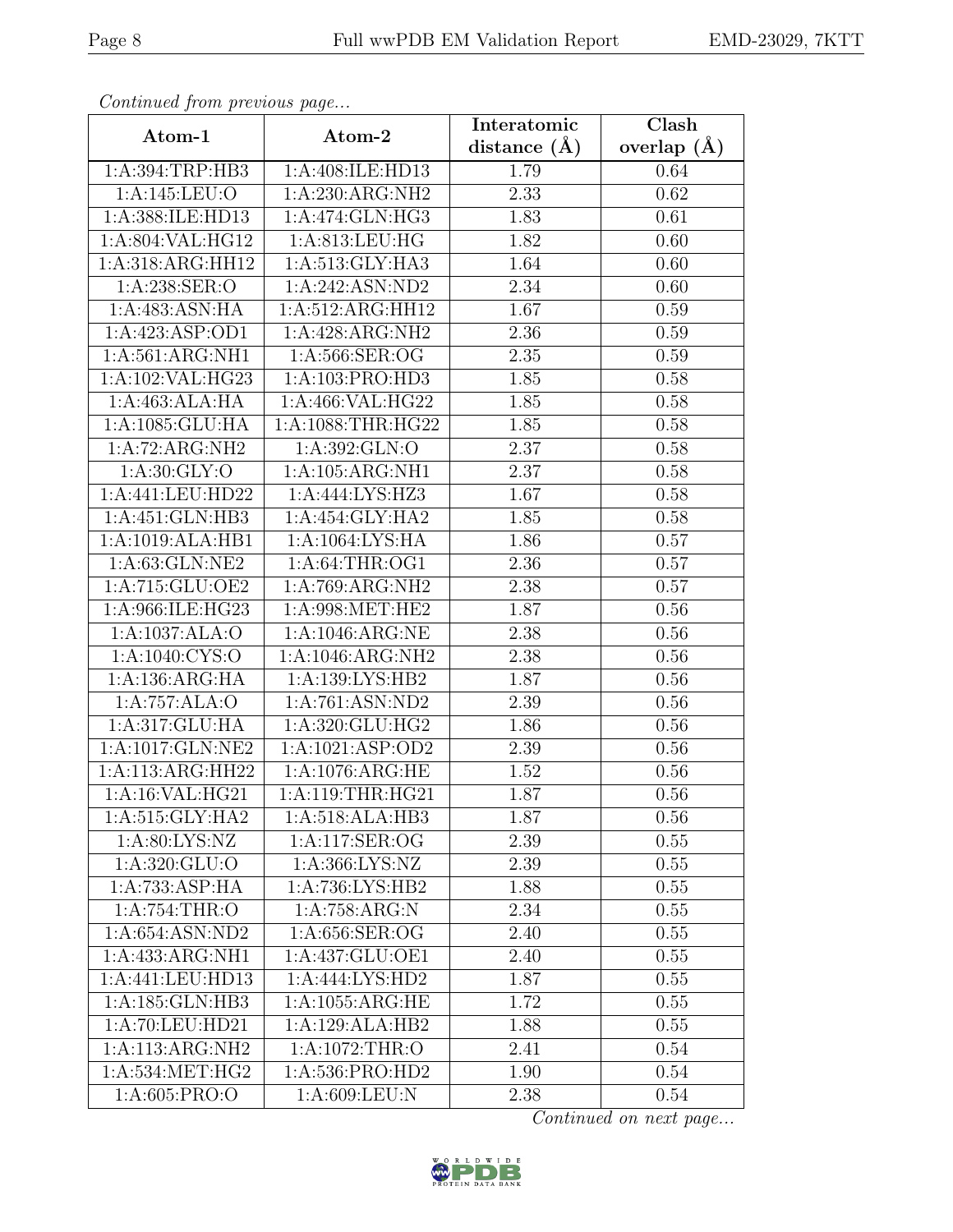| Continuati jibin protibus puga |                  | Interatomic    | $\overline{\text{Clash}}$ |
|--------------------------------|------------------|----------------|---------------------------|
| Atom-1                         | Atom-2           | distance $(A)$ | overlap $(A)$             |
| 1:A:433:ARG:HH21               | 1:A:476:LYS:HZ2  | 1.55           | 0.54                      |
| 1: A:741: MET:HG2              | 1:A:818:LEU:HD11 | 1.90           | 0.54                      |
| 1:A:14:GLU:OE2                 | 1:A:18:GLN:NE2   | 2.40           | 0.54                      |
| 1: A:304: ASP:O                | 1:A:528:ARG:NH2  | 2.37           | 0.53                      |
| 1: A:654: ASN:ND2              | 1:A:1048:ASN:OD1 | 2.41           | 0.53                      |
| 1: A: 331: MET: HG3            | 1:A:356:VAL:HG22 | 1.91           | 0.53                      |
| 1:A:234:VAL:O                  | 1:A:238:SER:N    | 2.40           | 0.53                      |
| 1:A:242:ASN:HA                 | 1:A:245:ILE:HD12 | 1.91           | 0.53                      |
| 1:A:1044:ARG:NH2               | 1:A:1048:ASN:OD1 | 2.40           | 0.53                      |
| 1:A:257:ALA:HB1                | 1: A:261:LYS:HE2 | 1.90           | 0.52                      |
| 1:A:113:ARG:HH21               | 1:A:1073:MET:HA  | 1.75           | 0.52                      |
| 1:A:462:LEU:HD12               | 1:A:465:GLN:HE21 | 1.75           | 0.52                      |
| 1:A:730:ILE:HD11               | 1:A:756:ILE:HG23 | 1.92           | 0.52                      |
| 1:A:599:PHE:O                  | 1: A:602:THR:OG1 | 2.26           | 0.52                      |
| 1:A:52:SER:HA                  | 1:A:55:VAL:HB    | 1.91           | 0.52                      |
| 1:A:551:LEU:HD12               | 1:A:576:LEU:HB2  | 1.91           | 0.51                      |
| 1:A:142:LEU:HA                 | 1:A:145:LEU:HD12 | 1.91           | 0.51                      |
| 1:A:760:ALA:HA                 | 1:A:763:ILE:HD12 | 1.92           | 0.51                      |
| 1:A:225:GLU:OE2                | 1:A:229:ASN:ND2  | 2.42           | 0.51                      |
| 1:A:285:ARG:NH1                | 1:A:354:GLN:OE1  | 2.43           | 0.51                      |
| 1:A:148:ALA:HB3                | 1:A:230:ARG:HH21 | 1.76           | 0.50                      |
| 1: A: 551: LEU: HB3            | 1:A:576:LEU:HD13 | 1.93           | 0.50                      |
| 1:A:92:ALA:O                   | 1: A:96: GLN:N   | 2.45           | 0.50                      |
| 1:A:542:LEU:HA                 | 1:A:545:CYS:HB3  | 1.93           | 0.50                      |
| 1:A:60:GLU:HB2                 | 1:A:63:GLN:HE21  | 1.77           | 0.50                      |
| 1:A:444:LYS:HD3                | 1:A:466:VAL:HG12 | 1.94           | 0.50                      |
| 1:A:318:ARG:NH2                | 1: A:513: GLY:O  | 2.40           | 0.50                      |
| 1: A:708:LYS:O                 | 1:A:712:LEU:N    | 2.43           | 0.50                      |
| $1:A:285:ARG:N\overline{H1}$   | 1:A:353:ALA:O    | 2.45           | 0.49                      |
| 1:A:203:PRO:O                  | 1: A:207: SER: N | 2.45           | 0.49                      |
| 1:A:1015:LEU:O                 | 1:A:1067:SER:OG  | 2.30           | 0.49                      |
| 1: A:526: GLY: HA2             | 1:A:529:LEU:HD12 | 1.94           | 0.49                      |
| 1:A:27:HIS:HD2                 | 1:A:1012:LYS:HE3 | 1.78           | 0.49                      |
| 1:A:324:THR:OG1                | 1:A:366:LYS:NZ   | 2.45           | 0.48                      |
| 1:A:517:ALA:O                  | 1: A:521: GLY: N | 2.44           | 0.48                      |
| 1:A:648:ALA:HB2                | 1:A:661:ILE:HG21 | 1.95           | 0.48                      |
| 1: A:74: MET:HB3               | 1:A:78:PHE:HE1   | 1.78           | 0.48                      |
| 1:A:187:HIS:HE1                | 1:A:250:LEU:HD13 | 1.77           | 0.48                      |
| 1:A:72:ARG:HH22                | 1:A:393:ASN:HA   | 1.77           | 0.48                      |
| 1:A:283:TRP:CD1                | 1:A:290:SER:HB2  | 2.48           | 0.48                      |
| 1: A:160: TYR: HA              | 1:A:163:ASN:HB2  | 1.96           | 0.48                      |

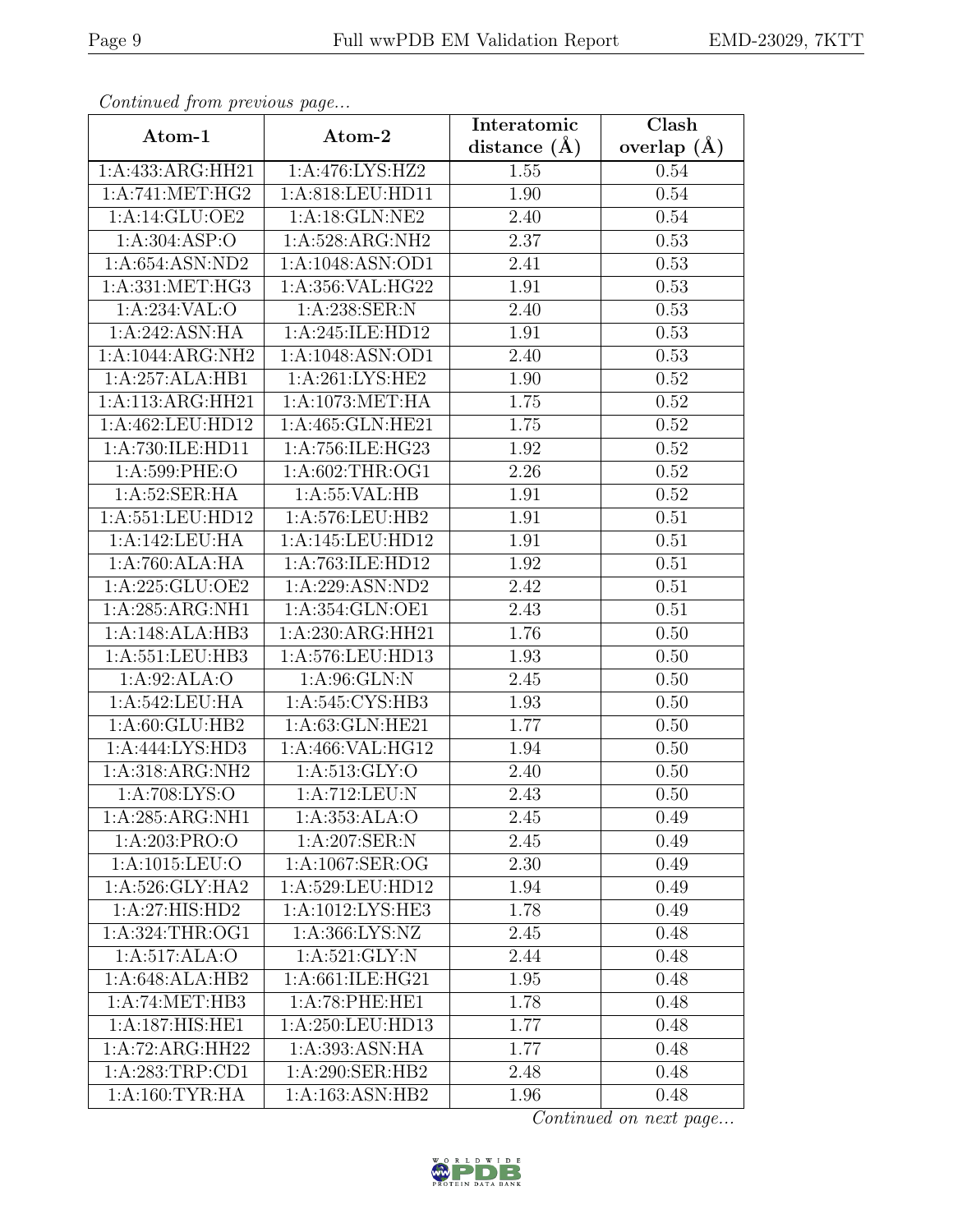| Contentaca from previous page     |                    | Interatomic      | Clash           |
|-----------------------------------|--------------------|------------------|-----------------|
| Atom-1                            | Atom-2             | distance $(\AA)$ | overlap $(\AA)$ |
| $1:A:495:\overline{GLY:O}$        | 1:A:499:GLN:N      | 2.38             | 0.47            |
| 1:A:609:LEU:O                     | 1: A:613:ALA:N     | 2.48             | 0.47            |
| 1:A:93:GLN:NE2                    | 1:A:96:GLN:OE1     | 2.47             | 0.47            |
| 1:A:309:VAL:HG11                  | 1:A:367:VAL:HB     | 1.96             | 0.47            |
| 1:A:388:ILE:HG22                  | 1:A:470:LEU:HD22   | 1.96             | 0.47            |
| 1: A:313: CYS:SG                  | 1:A:314:ALA:N      | 2.86             | 0.47            |
| 1:A:771:VAL:HG13                  | 1:A:780:ARG:HB2    | 1.96             | 0.47            |
| 1: A:600: SER:OG                  | 1: A:601: ASP: N   | 2.44             | 0.47            |
| 1:A:278:ASN:HA                    | 1: A:281:LYS:HE2   | 1.97             | 0.47            |
| 1: A:29: GLU:O                    | 1: A:35: LYS: N    | 2.43             | 0.47            |
| 1:A:175:ILE:O                     | 1:A:179:GLN:N      | 2.46             | 0.47            |
| 1: A:18: GLN:O                    | 1: A:21: SER:OG    | 2.31             | 0.47            |
| 1:A:234:VAL:HA                    | 1:A:237:MET:HB2    | 1.96             | 0.47            |
| $1: A:300: ARG: \overline{HH22}$  | 1: A:538: ARG:HD3  | 1.79             | 0.47            |
| 1:A:233:THR:O                     | 1:A:237:MET:N      | 2.38             | 0.46            |
| 1:A:194:SER:OG                    | 1: A:240: GLU:O    | 2.33             | 0.46            |
| 1:A:776:ASP:HB3                   | 1:A:779:PHE:HB2    | 1.97             | 0.46            |
| 1:A:1023:ALA:HA                   | 1:A:1060:SER:HB2   | 1.97             | 0.46            |
| 1:A:164:LEU:HD13                  | 1:A:202:LEU:HD21   | 1.98             | 0.46            |
| 1: A:693: GLU:O                   | 1: A:697:THR:N     | 2.48             | 0.46            |
| 1: A: 1083: GLU:O                 | 1:A:1087:ALA:N     | 2.44             | 0.45            |
| 1:A:284:LEU:HD21                  | 1:A:357:SER:HB3    | 1.97             | 0.45            |
| 1: A:589: GLU: HA                 | 1: A:592:THR:HG22  | 1.99             | 0.45            |
| 1: A:362: VAL:O                   | 1:A:366:LYS:N      | 2.46             | 0.45            |
| 1:A:54:LEU:HA                     | 1: A:57: VAL: HG22 | 1.99             | 0.45            |
| 1:A:1019:ALA:HA                   | 1:A:1063:LEU:HD23  | 1.97             | 0.45            |
| 1:A:9:ILE:HG12                    | 1:A:123:LEU:HB3    | 1.98             | 0.45            |
| $1:A:732:\overline{\text{LYS:O}}$ | 1: A:736: LYS:N    | 2.46             | 0.45            |
| 1:A:242:ASN:HB3                   | 1:A:246:ARG:HH22   | 1.82             | 0.45            |
| 1:A:319:ARG:HE                    | 1:A:516:GLN:HE21   | 1.65             | 0.45            |
| 1:A:605:PRO:HG2                   | 1:A:606:ILE:HD12   | 1.99             | 0.45            |
| 1:A:1108:GLU:HA                   | 1:A:1111:ALA:HB3   | 1.97             | 0.44            |
| 1:A:3:VAL:HG21                    | 1:A:124:LEU:HD22   | 1.98             | 0.44            |
| 1:A:681:ILE:HD12                  | 1:A:684:ARG:HB2    | 1.97             | 0.44            |
| 1:A:755:SER:HA                    | 1:A:758:ARG:HE     | 1.81             | 0.44            |
| 1: A:109: ILE:O                   | 1:A:1076:ARG:NH2   | 2.48             | 0.44            |
| 1:A:211:ILE:O                     | 1: A:214:THR:OG1   | 2.26             | 0.44            |
| 1:A:388:ILE:O                     | 1:A:392:GLN:N      | 2.46             | 0.44            |
| 1:A:405:GLU:HB3                   | 1:A:409:ARG:HH11   | 1.82             | 0.44            |
| 1:A:525:GLU:O                     | 1:A:529:LEU:N      | 2.45             | 0.44            |
| $1: A:764: LEU: \overline{HG}$    | 1:A:787:SER:HB2    | 1.99             | 0.44            |

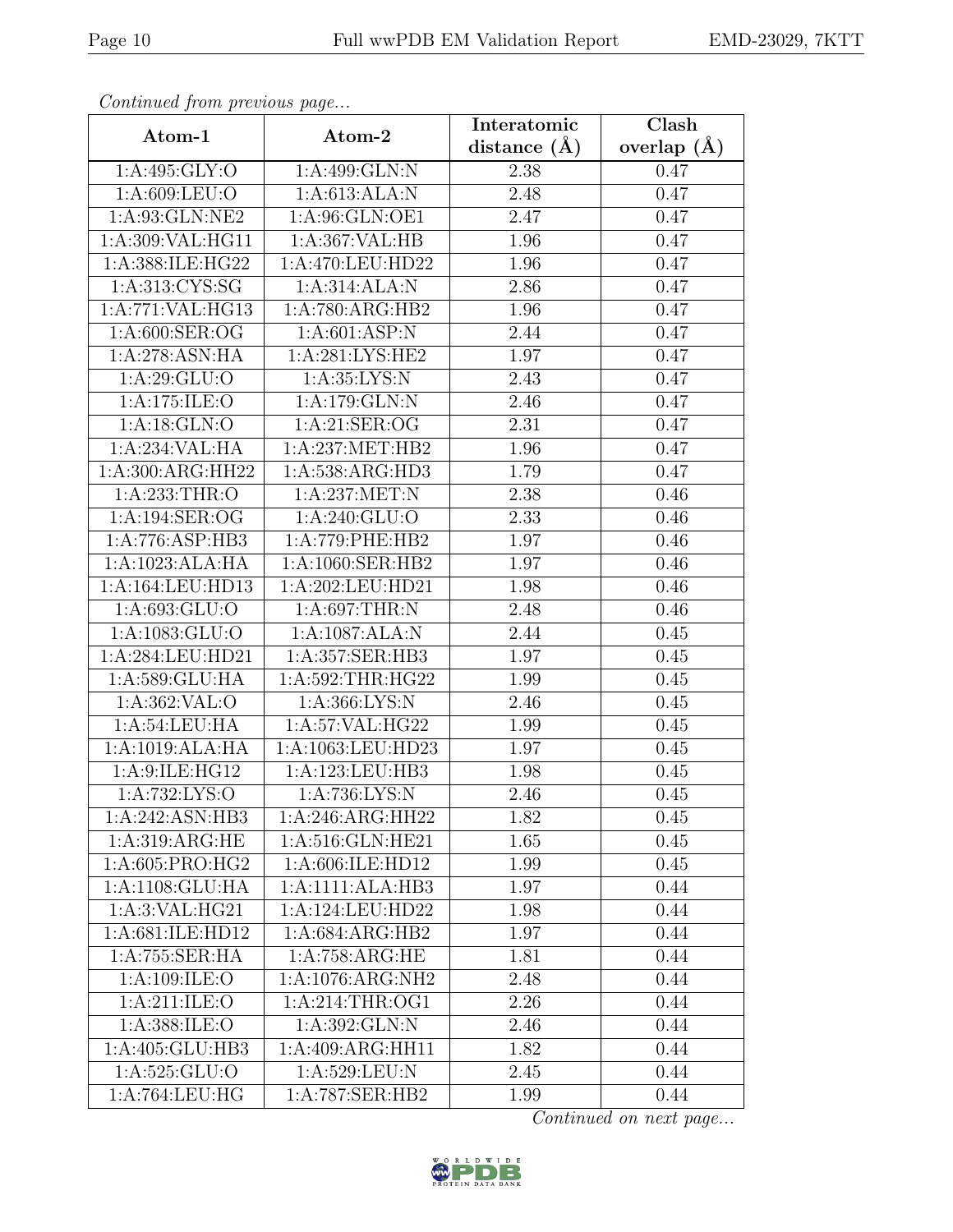| Continua from previous page |                                    | Interatomic       | $\overline{\text{Clash}}$ |
|-----------------------------|------------------------------------|-------------------|---------------------------|
| Atom-1                      | Atom-2                             | distance $(A)$    | overlap $(A)$             |
| 1:A:391:ALA:HA              | 1:A:408:ILE:HD11                   | 1.98              | 0.44                      |
| 1:A:419:ALA:HB3             | 1:A:438:ILE:HD11                   | $\overline{2.00}$ | 0.44                      |
| 1: A:601: ASP:OD1           | 1: A:601: ASP: N                   | 2.49              | 0.44                      |
| 1:A:48:GLN:HE22             | 1:A:89:VAL:HG13                    | 1.83              | 0.44                      |
| 1: A:755: SER:OG            | 1:A:758:ARG:NH2                    | 2.43              | 0.43                      |
| 1:A:132:ARG:HB3             | 1:A:136:ARG:HH12                   | 1.82              | 0.43                      |
| 1:A:547:ARG:HD2             | 1:A:550:GLN:HE21                   | 1.82              | 0.43                      |
| 1:A:659:GLU:HA              | 1:A:662:GLN:HB3                    | 2.00              | 0.43                      |
| 1:A:1083:GLU:HA             | 1:A:1086:GLN:HB3                   | 1.98              | 0.43                      |
| 1: A:592:THR:HG21           | 1:A:721:SER:HB2                    | 2.00              | 0.43                      |
| 1:A:782:ALA:HA              | 1:A:785:ALA:HB3                    | 2.01              | 0.43                      |
| 1:A:604:THR:HG21            | 1:A:758:ARG:HH11                   | 1.83              | 0.43                      |
| 1:A:1026:SER:HA             | 1:A:1029:VAL:HG12                  | 2.01              | 0.43                      |
| 1:A:459:ALA:HA              | 1:A:462:LEU:HB3                    | $2.00\,$          | 0.43                      |
| 1:A:79:ILE:O                | 1: A:83: ASN: N                    | 2.42              | 0.43                      |
| 1: A:89: VAL:O              | 1:A:93:GLN:N                       | 2.49              | 0.43                      |
| 1: A:400: GLY:N             | 1:A:456:SER:OG                     | 2.52              | 0.43                      |
| 1: A:606: ILE: O            | 1: A:610:ALA:N                     | 2.46              | 0.43                      |
| 1:A:79:ILE:HA               | 1:A:82:GLU:HB2                     | 2.01              | 0.43                      |
| 1: A:1: MET:HA              | 1:A:2:PRO:HD3                      | 1.87              | 0.43                      |
| 1:A:644:ALA:O               | 1:A:648:ALA:N                      | 2.49              | 0.42                      |
| 1: A:62: VAL: HG13          | 1:A:71:LYS:HA                      | 2.01              | 0.42                      |
| 1:A:110:ASP:HA              | 1:A:1076:ARG:HH22                  | 1.84              | 0.42                      |
| 1:A:178:ARG:HD3             | 1:A:181:GLU:HB2                    | 2.00              | 0.42                      |
| 1: A: 19: GLN: O            | 1: A:23:LEU: N                     | 2.51              | 0.42                      |
| 1:A:412:LEU:HD13            | 1:A:415:ALA:HB3                    | 2.01              | 0.42                      |
| 1:A:41:THR:HG22             | 1:A:92:ALA:HB1                     | 1.99              | 0.42                      |
| 1:A:747:GLN:HA              | $1:A:750:\overline{\text{VAL:HB}}$ | 2.00              | 0.42                      |
| 1:A:986:ASP:O               | 1:A:990:ALA:N                      | 2.48              | 0.42                      |
| 1: A:263:THR:O              | 1:A:267:LYS:NZ                     | 2.40              | 0.42                      |
| 1:A:333:ASP:HA              | 1:A:336:ALA:HB3                    | 2.02              | 0.42                      |
| 1:A:991:ALA:HB2             | 1:A:1106:VAL:HG11                  | 2.02              | 0.42                      |
| 1:A:693:GLU:O               | 1: A:697:THR:OG1                   | 2.34              | 0.42                      |
| 1:A:203:PRO:HA              | 1:A:206:ILE:HB                     | $2.02\,$          | 0.42                      |
| 1: A:329: GLY:O             | 1:A:332:THR:OG1                    | 2.38              | 0.41                      |
| 1:A:36:ALA:HB2              | 1: A:100: TYR: HD1                 | 1.84              | 0.41                      |
| 1:A:973:LEU:HD21            | 1:A:991:ALA:HB1                    | 2.02              | 0.41                      |
| 1:A:242:ASN:HB3             | 1:A:246:ARG:NH2                    | $2.35\,$          | 0.41                      |
| 1: A:85: CYS:HA             | 1:A:88:LEU:HD12                    | 2.01              | 0.41                      |
| 1:A:482:ALA:O               | 1:A:512:ARG:NH1                    | 2.54              | 0.41                      |
| 1: A:60: GLU: HA            | 1:A:63:GLN:HG3                     | 2.01              | 0.41                      |

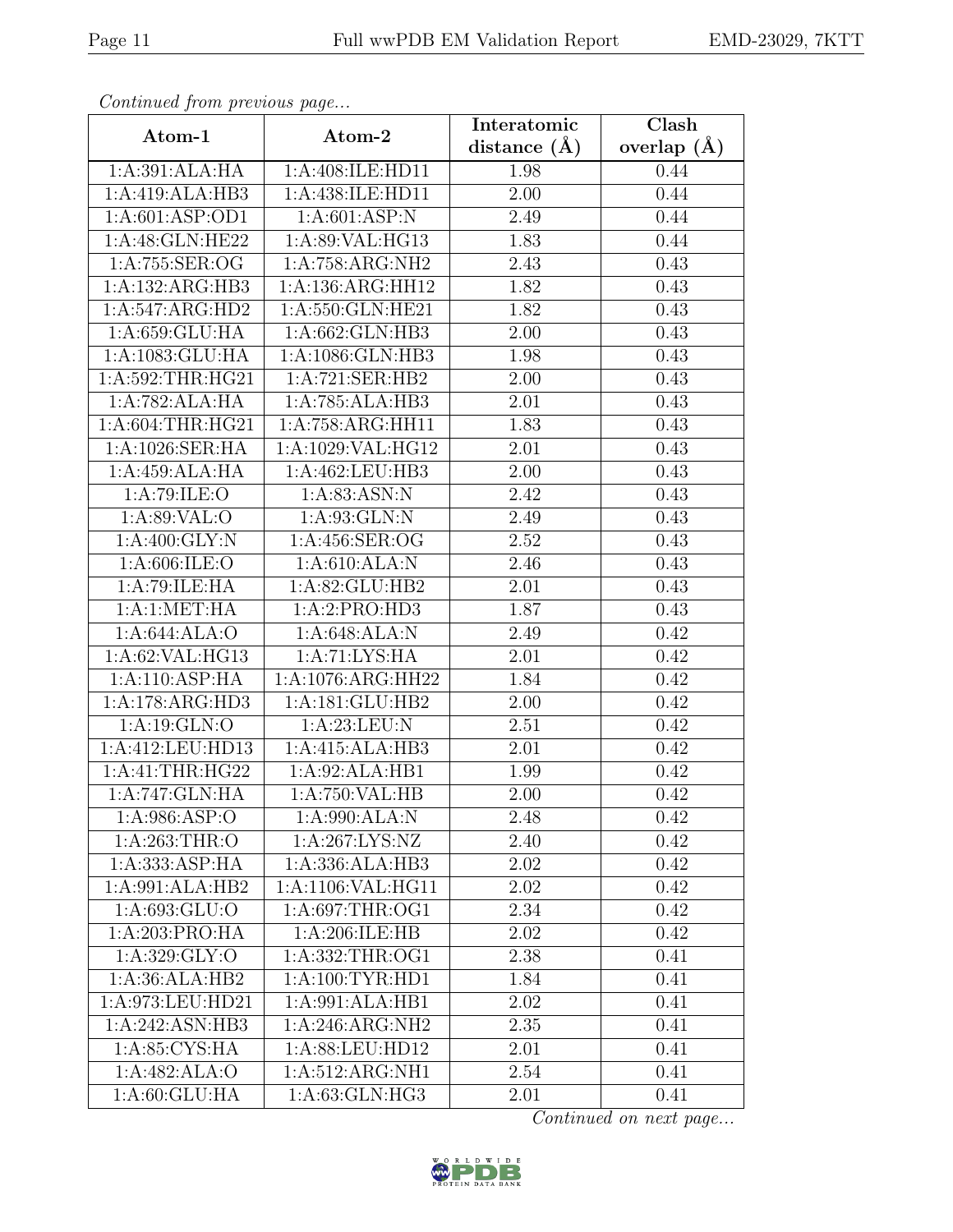| Continuea from previous page |                           | Interatomic    | Clash           |
|------------------------------|---------------------------|----------------|-----------------|
| Atom-1                       | Atom-2                    | distance $(A)$ | overlap $(\AA)$ |
| 1:A:2:PRO:HG2                | 1:A:1069:VAL:HG21         | 2.02           | 0.41            |
| 1:A:106:ASP:HA               | 1:A:109:ILE:HG22          | 2.00           | 0.41            |
| 1:A:4:PHE:HE1                | 1:A:1065:ILE:HD12         | 1.86           | 0.41            |
| 1:A:519:ILE:HD13             | 1:A:519:ILE:HA            | 1.93           | 0.40            |
| 1:A:631:ALA:HA               | 1:A:634:GLU:HG2           | 2.03           | 0.40            |
| 1: A: 1044: ARG: O           | 1:A:1048:ASN:ND2          | 2.55           | 0.40            |
| 1: A:276: LYS: NZ            | 1:A:301:GLN:HE21          | 2.19           | 0.40            |
| 1:A:674:GLN:O                | 1:A:678:ALA:N             | 2.49           | 0.40            |
| 1: A:78: PHE:O               | $1:A:82:GLU:\overline{N}$ | 2.48           | 0.40            |
| 1: A:90: GLN: HA             | 1:A:93:GLN:HB2            | 2.03           | 0.40            |
| 1: A:212: PHE:O              | 1: A:216:LYS:N            | 2.47           | 0.40            |
| 1: A:266: MET:HE3            | 1:A:374:LEU:HD13          | 2.03           | 0.40            |
| 1:A:376:ALA:HA               | 1:A:379:ASN:HB3           | 2.03           | 0.40            |
| 1:A:431:ILE:HA               | 1:A:431:ILE:HD13          | 1.94           | 0.40            |
| 1:A:528:ARG:HH11             | 1:A:528:ARG:HD2           | 1.76           | 0.40            |
| 1: A:592:THR:HA              | 1:A:595:VAL:HG12          | 2.03           | 0.40            |
| 1:A:628:GLU:HA               | 1:A:631:ALA:HB3           | 2.03           | 0.40            |
| 1:A:727:GLU:HG3              | 1:A:828:VAL:HG12          | 2.02           | 0.40            |
| 1:A:1022:ILE:HB              | 1:A:1063:LEU:HD22         | 2.03           | 0.40            |
| 1: A:1061:THR:HA             | 1:A:1064:LYS:HZ3          | 1.86           | 0.40            |
| 1: A: 412: LEU: O            | 1:A:416:ARG:N             | 2.52           | 0.40            |

There are no symmetry-related clashes.

### 5.3 Torsion angles (i)

#### 5.3.1 Protein backbone (i)

In the following table, the Percentiles column shows the percent Ramachandran outliers of the chain as a percentile score with respect to all PDB entries followed by that with respect to all EM entries.

The Analysed column shows the number of residues for which the backbone conformation was analysed, and the total number of residues.

| Mol   Chain | Analysed                                  |  | Favoured   Allowed   Outliers   Percentiles |
|-------------|-------------------------------------------|--|---------------------------------------------|
|             | $990/1142$ (87\%)   934 (94\%)   56 (6\%) |  | $\vert$ 100 100 $\vert$                     |

There are no Ramachandran outliers to report.

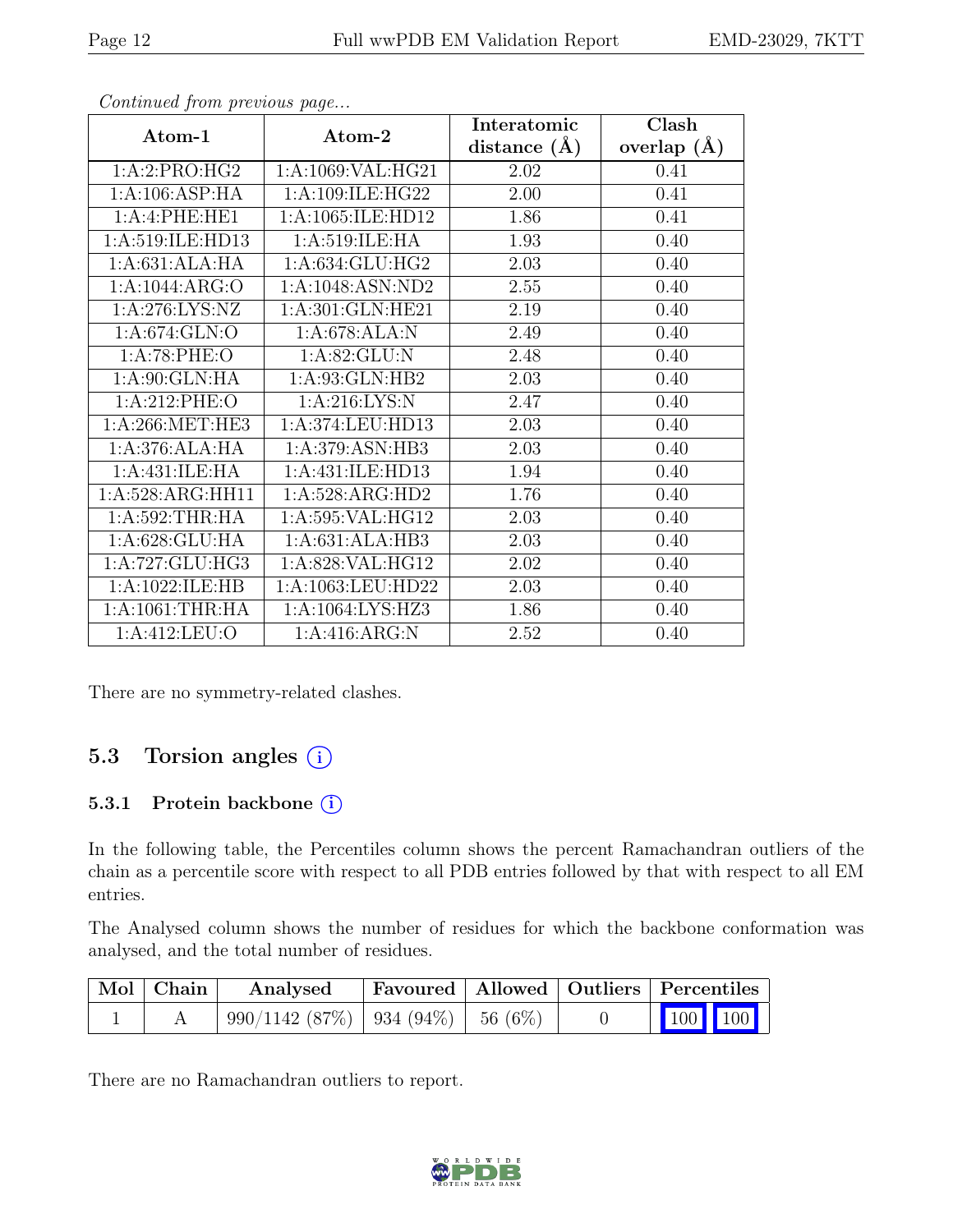#### 5.3.2 Protein sidechains  $(i)$

In the following table, the Percentiles column shows the percent sidechain outliers of the chain as a percentile score with respect to all PDB entries followed by that with respect to all EM entries.

The Analysed column shows the number of residues for which the sidechain conformation was analysed, and the total number of residues.

| Mol   Chain | Analysed                                 | Rotameric   Outliers   Percentiles |  |
|-------------|------------------------------------------|------------------------------------|--|
|             | $811/938$ (86\%)   800 (99\%)   11 (1\%) |                                    |  |

All (11) residues with a non-rotameric sidechain are listed below:

| Mol          | Chain | Res | <b>Type</b> |
|--------------|-------|-----|-------------|
| 1            | A     | 72  | $\rm{ARG}$  |
| 1            | A     | 102 | VAL         |
| $\mathbf{1}$ | А     | 105 | $\rm{ARG}$  |
| 1            | A     | 173 | <b>LYS</b>  |
| 1            | А     | 372 | $\rm{ARG}$  |
| 1            | A     | 433 | $\rm{ARG}$  |
| 1            | А     | 476 | <b>LYS</b>  |
| 1            | A     | 622 | $\rm{ARG}$  |
| 1            | A     | 698 | <b>MET</b>  |
| 1            | A     | 758 | $\rm{ARG}$  |
|              | А     | 832 | $\rm{ARG}$  |

Sometimes sidechains can be flipped to improve hydrogen bonding and reduce clashes. All (7) such sidechains are listed below:

| Mol | Chain | Res | <b>Type</b> |
|-----|-------|-----|-------------|
|     |       | 27  | <b>HIS</b>  |
|     |       | 63  | <b>GLN</b>  |
|     | А     | 187 | <b>HIS</b>  |
|     |       | 465 | <b>GLN</b>  |
|     |       | 516 | <b>GLN</b>  |
|     |       | 654 | <b>ASN</b>  |
|     |       | 745 | <b>GLN</b>  |

#### 5.3.3 RNA  $(i)$

There are no RNA molecules in this entry.

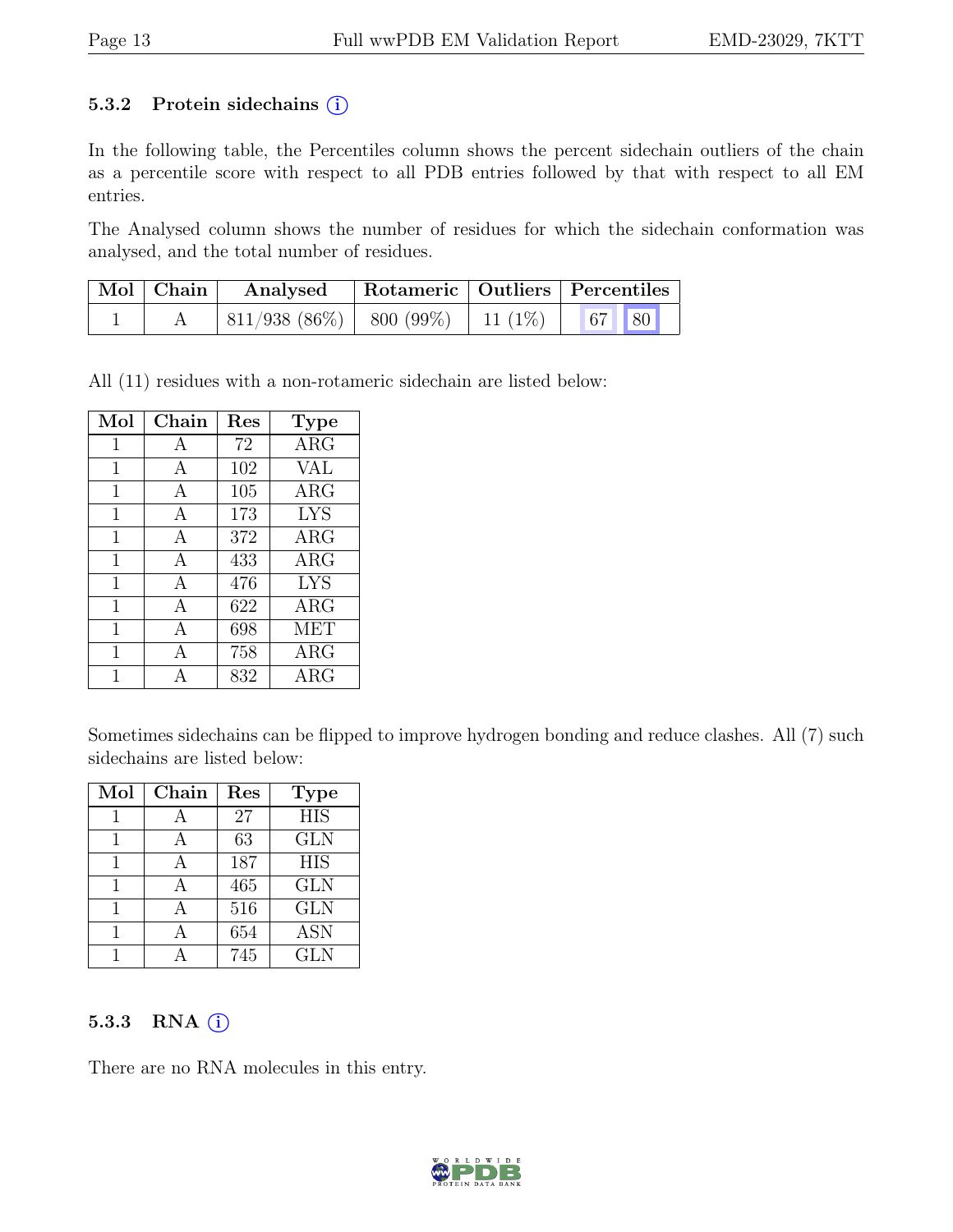### 5.4 Non-standard residues in protein, DNA, RNA chains  $(i)$

There are no non-standard protein/DNA/RNA residues in this entry.

## 5.5 Carbohydrates  $(i)$

There are no monosaccharides in this entry.

## 5.6 Ligand geometry  $(i)$

There are no ligands in this entry.

## 5.7 Other polymers  $(i)$

There are no such residues in this entry.

## 5.8 Polymer linkage issues (i)

There are no chain breaks in this entry.

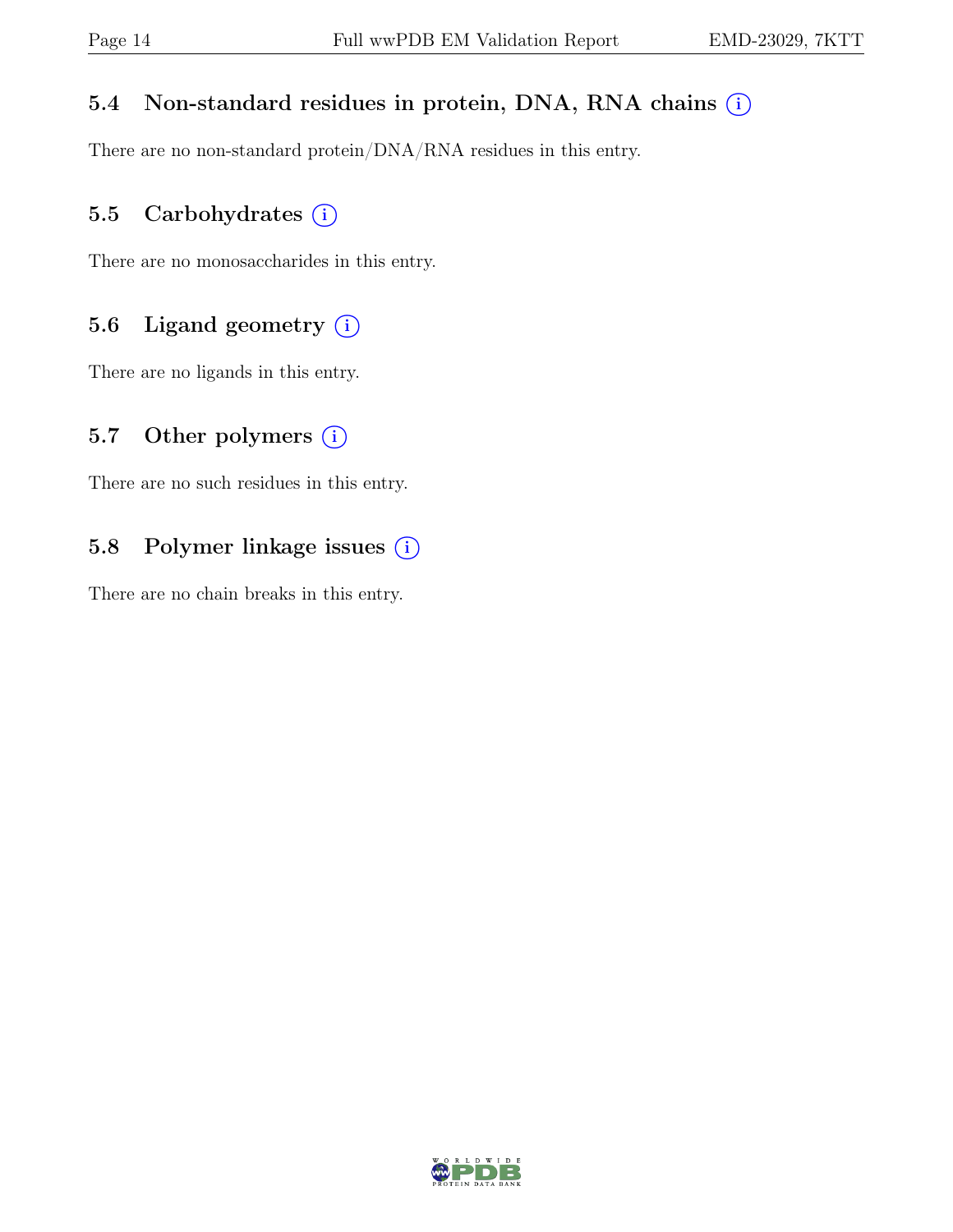## 6 Map visualisation  $(i)$

This section contains visualisations of the EMDB entry EMD-23029. These allow visual inspection of the internal detail of the map and identification of artifacts.

No raw map or half-maps were deposited for this entry and therefore no images, graphs, etc. pertaining to the raw map can be shown.

## 6.1 Orthogonal projections  $(i)$

#### 6.1.1 Primary map



The images above show the map projected in three orthogonal directions.

### 6.2 Central slices  $(i)$

#### 6.2.1 Primary map



D W I D E

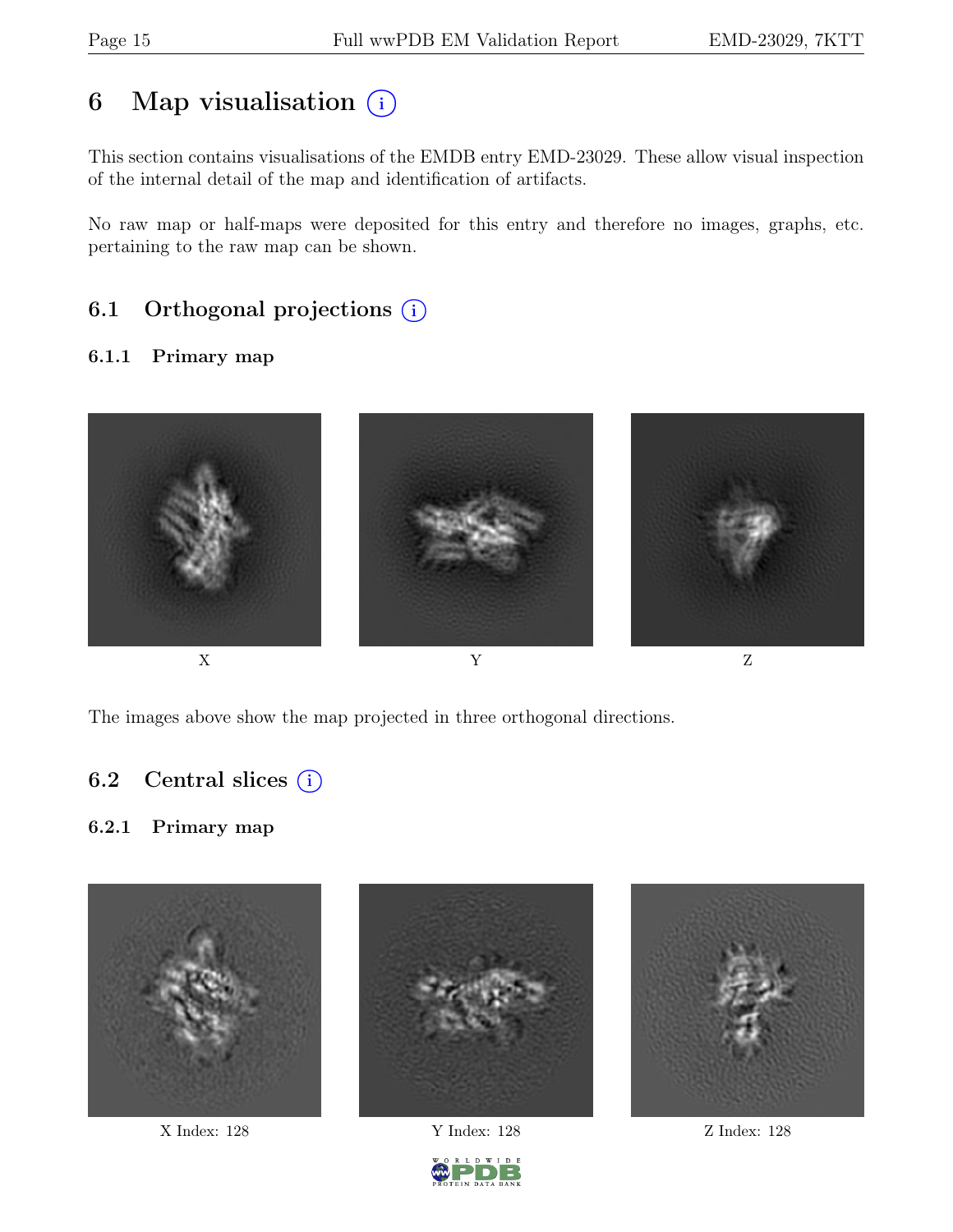The images above show central slices of the map in three orthogonal directions.

### 6.3 Largest variance slices  $(i)$

#### 6.3.1 Primary map



The images above show the largest variance slices of the map in three orthogonal directions.

### 6.4 Orthogonal surface views  $(i)$

#### 6.4.1 Primary map



The images above show the 3D surface view of the map at the recommended contour level 0.12. These images, in conjunction with the slice images, may facilitate assessment of whether an appropriate contour level has been provided.

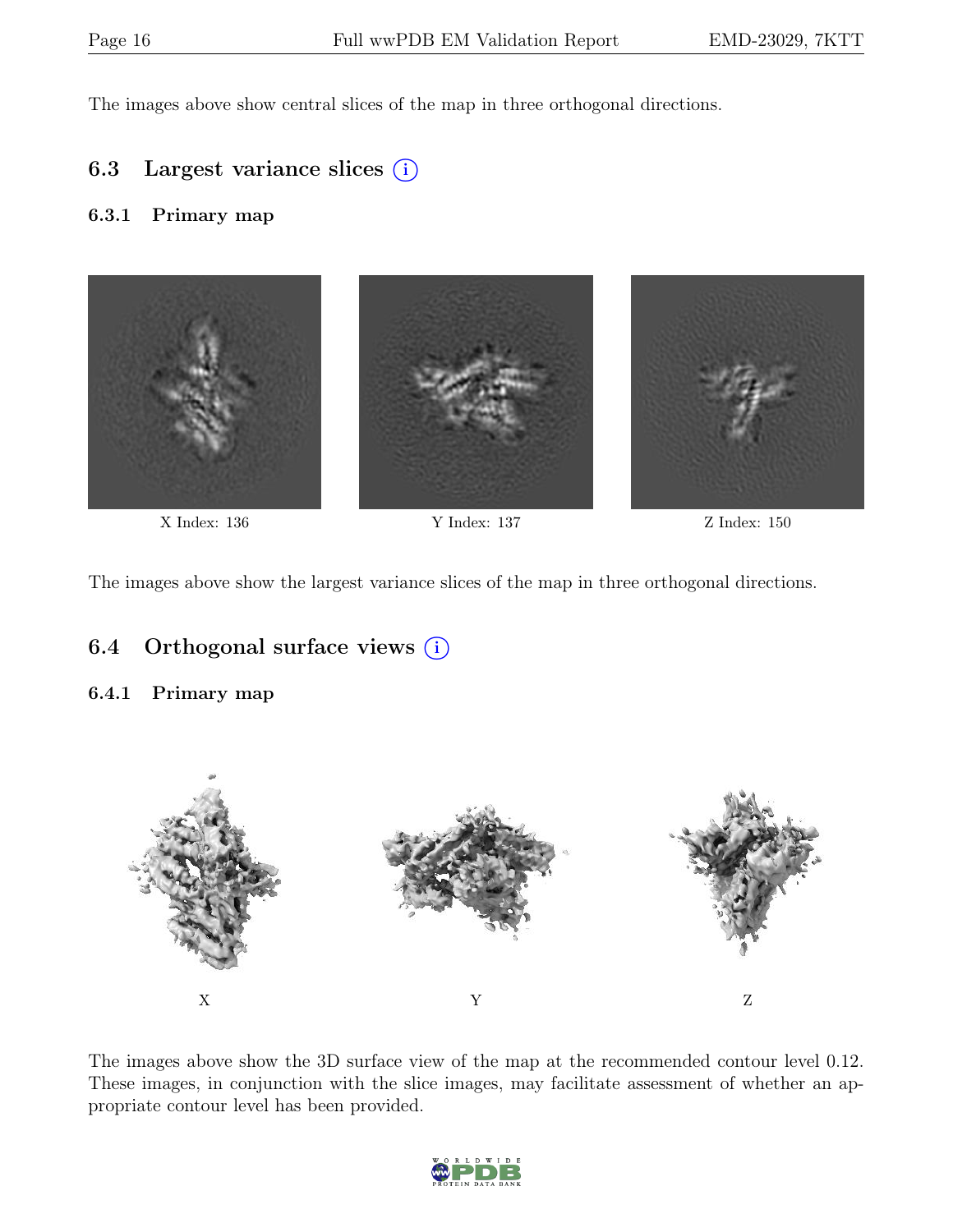## 6.5 Mask visualisation  $(i)$

This section was not generated. No masks/segmentation were deposited.

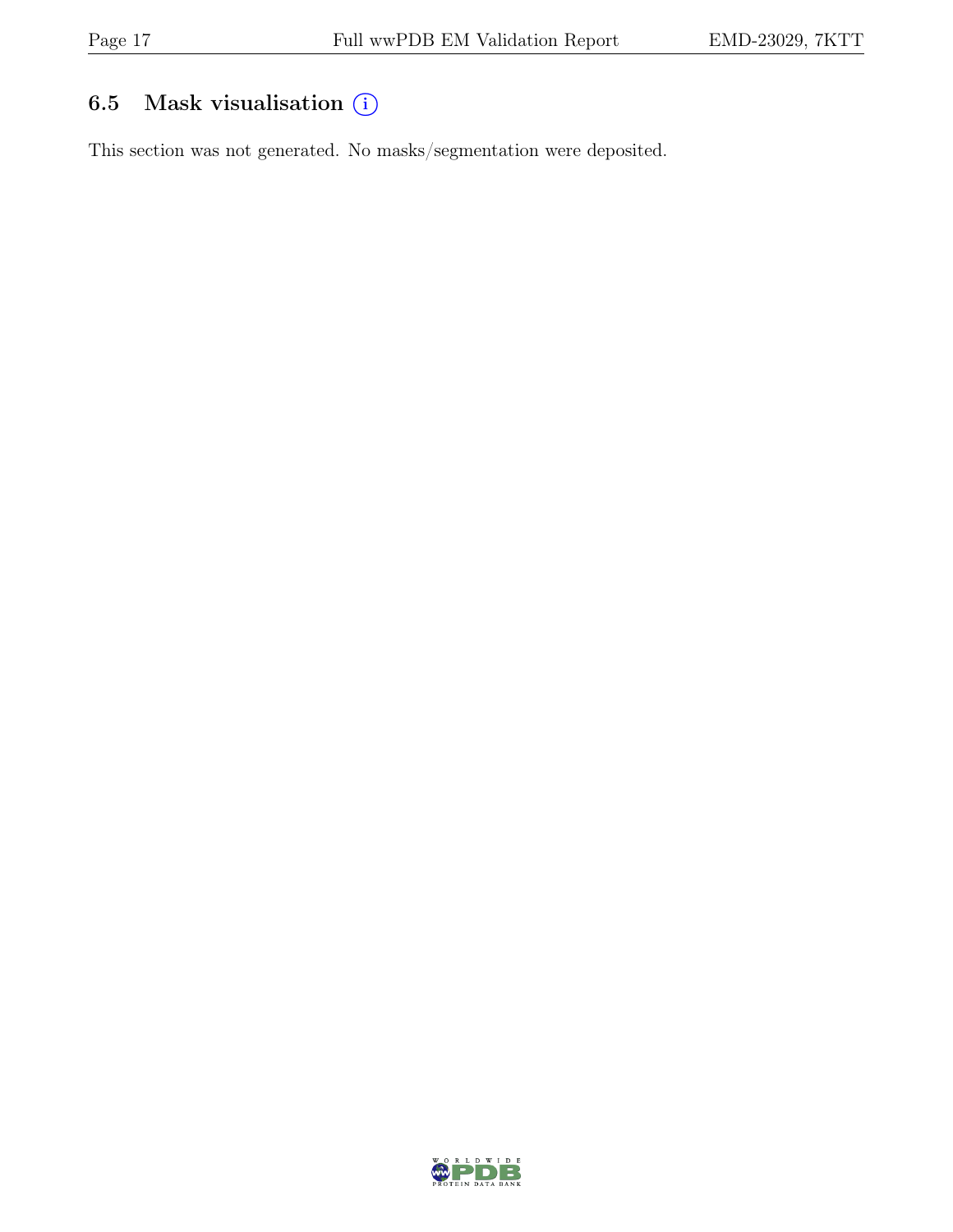## 7 Map analysis (i)

This section contains the results of statistical analysis of the map.

## 7.1 Map-value distribution  $(i)$



The map-value distribution is plotted in 128 intervals along the x-axis. The y-axis is logarithmic. A spike in this graph at zero usually indicates that the volume has been masked.

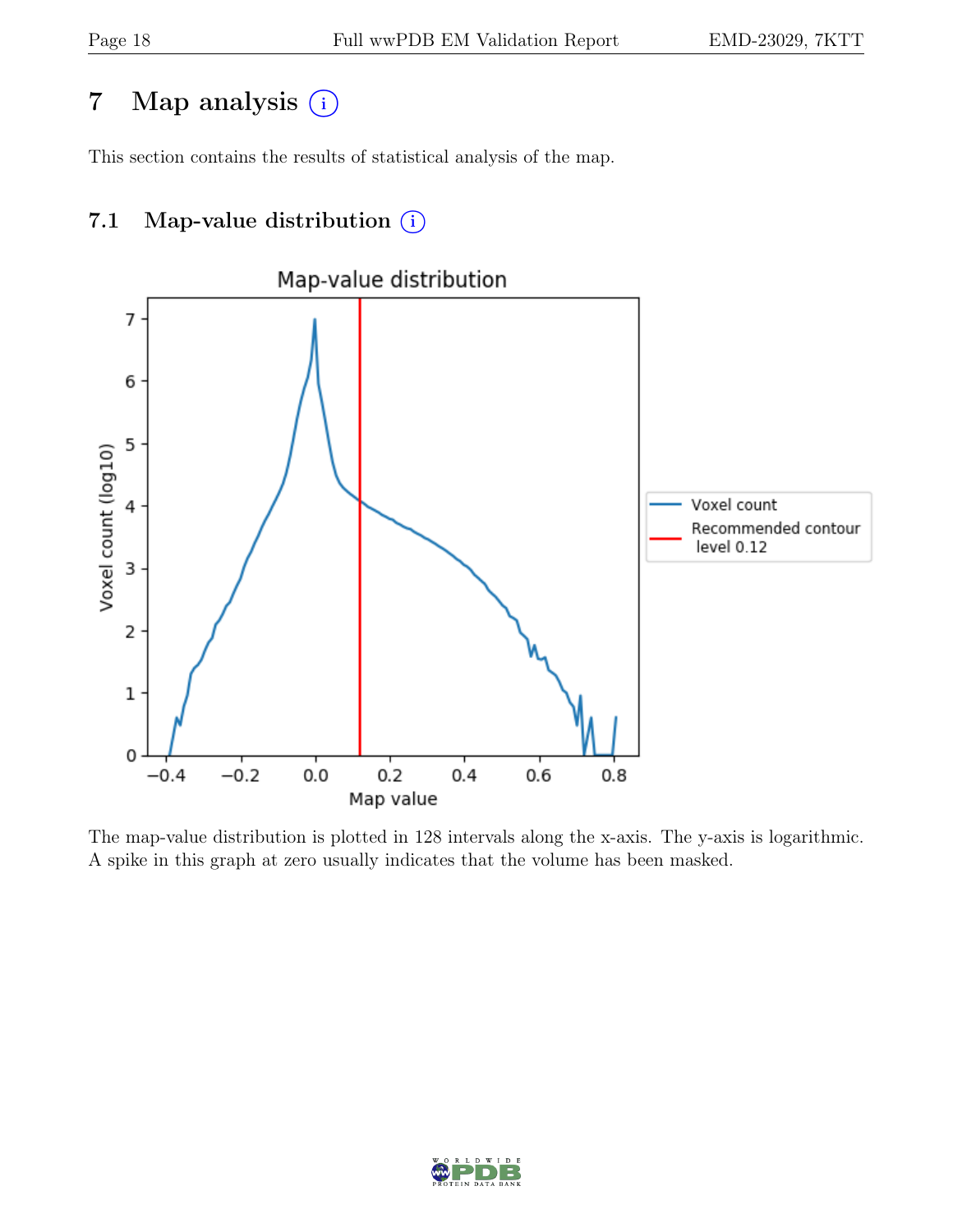## 7.2 Volume estimate  $(i)$



The volume at the recommended contour level is  $85 \text{ nm}^3$ ; this corresponds to an approximate mass of 77 kDa.

The volume estimate graph shows how the enclosed volume varies with the contour level. The recommended contour level is shown as a vertical line and the intersection between the line and the curve gives the volume of the enclosed surface at the given level.

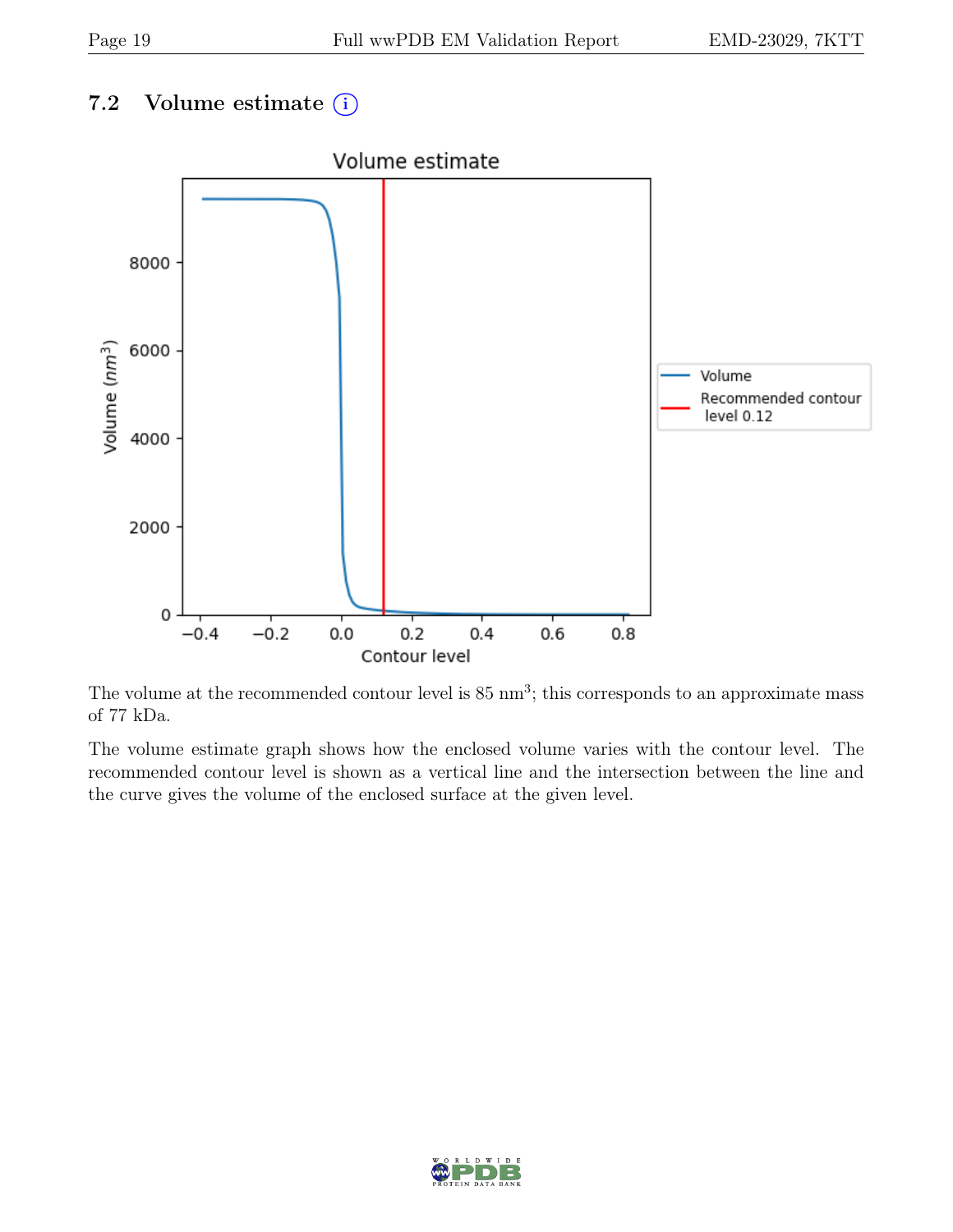## 7.3 Rotationally averaged power spectrum  $(i)$



\*Reported resolution corresponds to spatial frequency of 0.240 Å $^{-1}$ 

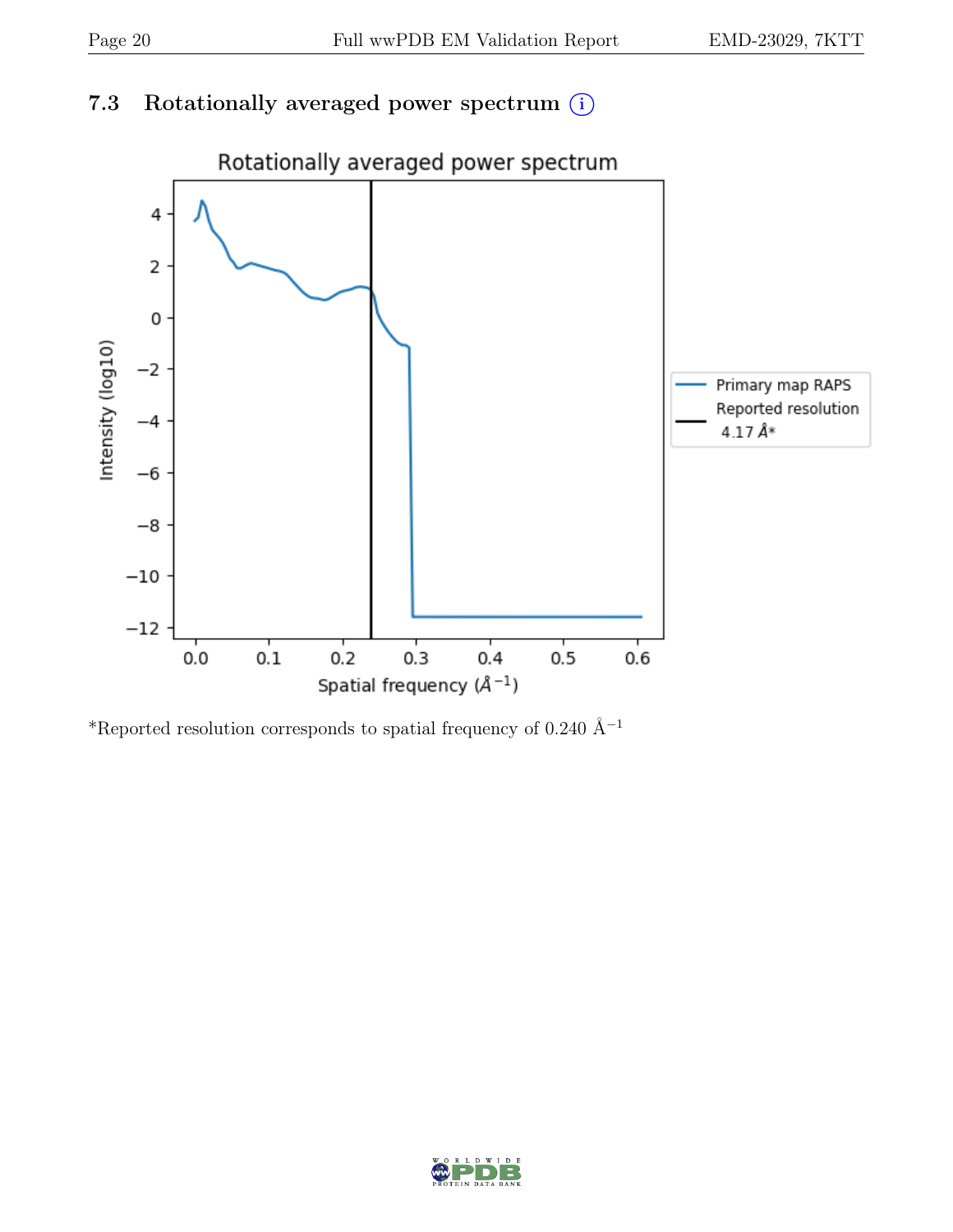# 8 Fourier-Shell correlation  $\bigcirc$

This section was not generated. No FSC curve or half-maps provided.

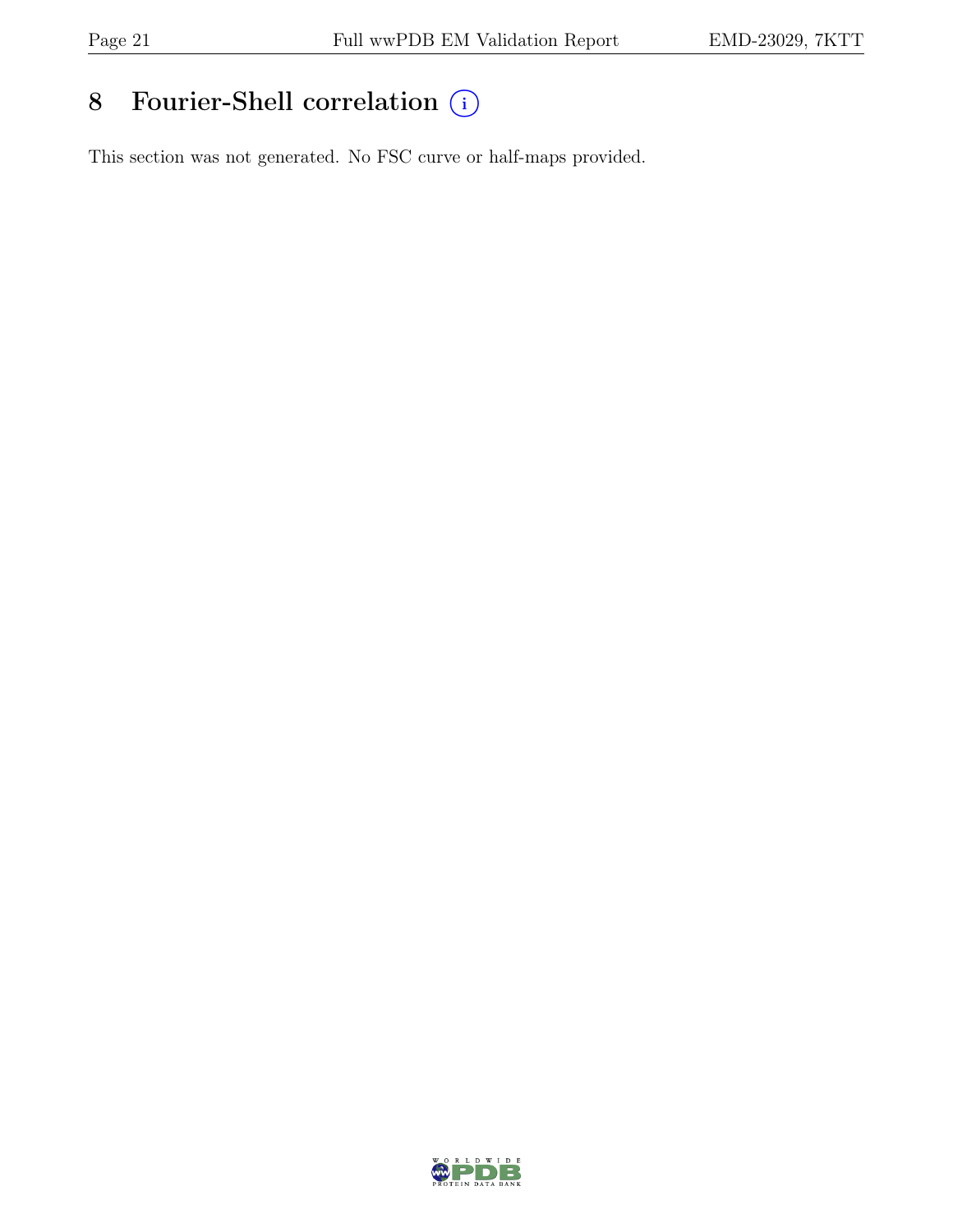## 9 Map-model fit  $(i)$

This section contains information regarding the fit between EMDB map EMD-23029 and PDB model 7KTT. Per-residue inclusion information can be found in section [3](#page-3-0) on page [4.](#page-3-0)

## 9.1 Map-model overlay (i)



The images above show the 3D surface view of the map at the recommended contour level 0.12 at 50% transparency in yellow overlaid with a ribbon representation of the model coloured in blue. These images allow for the visual assessment of the quality of fit between the atomic model and the map.